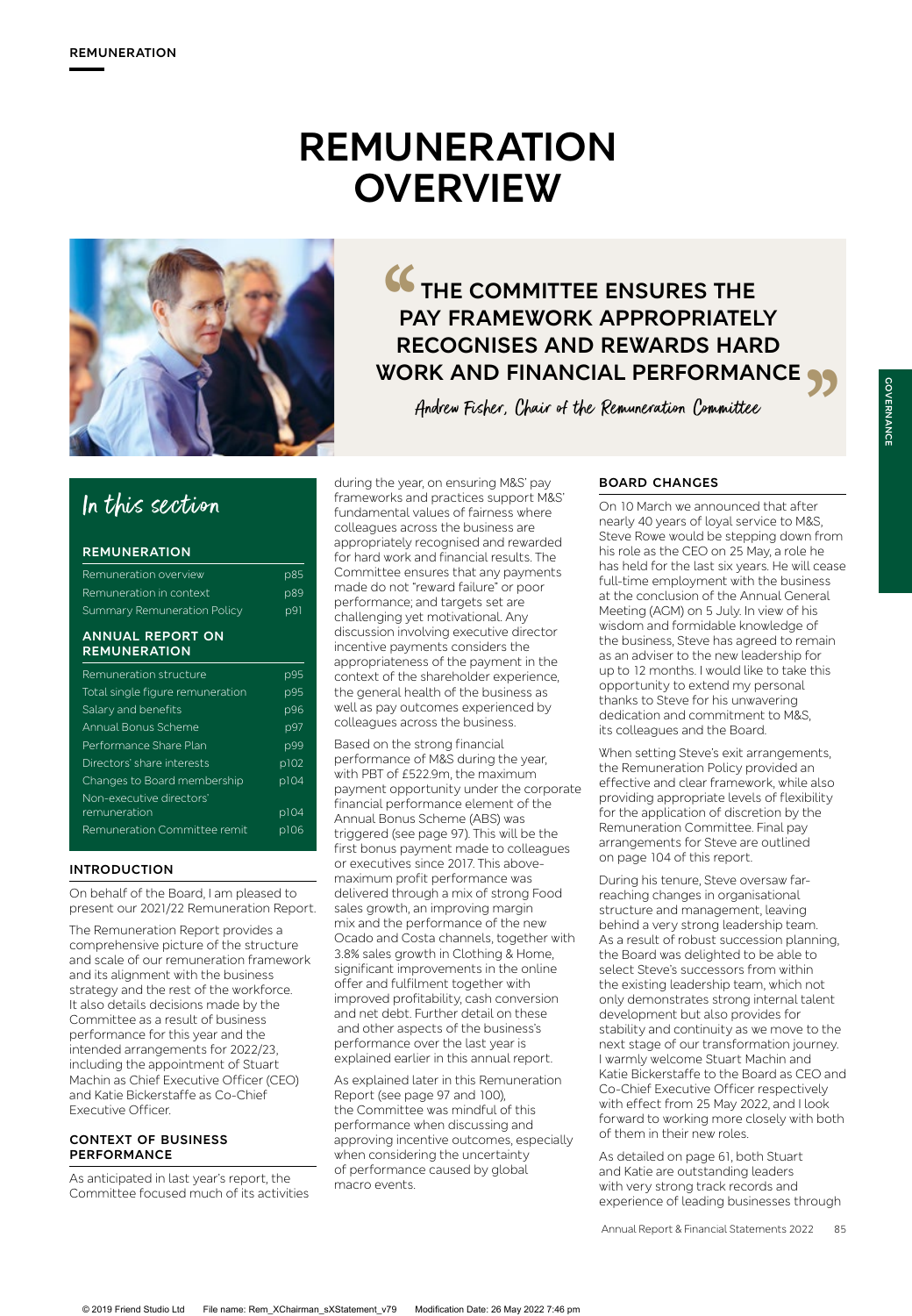# **REMUNERATION OVERVIEW CONTINUED**

transformative change. The Board is confident in their ability to take M&S through the next stage of transformation. The Board is also cognisant that our leadership structure is unusual so it has ensured clear accountability of roles between Stuart and Katie. Stuart has responsibility for day-to-day leadership of the business and the Executive Committee. He continues to have oversight of our Food business, as well as Operations, Property, Store Development and Technology, and has taken on responsibility for HR and Corporate Communications. Upon appointment, Stuart will receive an annual salary of £800,000. Katie has responsibility for Clothing & Home, MS2, International and Financial Services. She also has a particular focus on driving the global omni-channel, data and digital future of the business. Upon appointment, Katie will receive an annual salary of £750,000, reflecting her different work pattern. Both Stuart and Katie continue to be entitled to pension arrangements on the same terms as all colleagues and will be eligible to participate in the ABS and Performance Share Plan (PSP) on the same basis as all executive directors. There was careful deliberation when setting the pay arrangements for Stuart and Katie, during which a number of factors were taken into consideration, including their different

work patterns, their experience and skill and the responsibilities of each, as well as external market factors.

In addition to his finance responsibilities, Eoin Tonge has taken on an enhanced role in leading the future development of the business strategy and oversight of Plan A, becoming our Group CFO & Chief Strategy Officer with effect from 25 May 2022. We believe the accountabilities of his new role go significantly beyond those normally associated with the CFO position. In light of this, Eoin's salary will increase to £660,000 from 25 May in recognition of his increased responsibilities, inclusive of any salary review for 2022/23.

Future Board salaries are confirmed on page 96, and further details of the contractual provisions for executive directors will be summarised in the Directors' Remuneration Report in next year's Annual Report & Financial Statements.

#### **SINGLE FIGURE AND INCENTIVE SCHEME OUTCOMES**

As shown in the table on page 95, the total single figure for the executive directors is higher than prior year. This can be wholly attributed to the outcome of the ABS as no bonus was paid last year.

As in previous years, the 2021/22 ABS remained focused on restoring the

business to profitable growth with performance focused on Group Profit Before Tax before adjusting items (PBT) (70%) and individual measures set against key areas of delivery of the transformation (30%). Individual performance was measured independently of PBT performance, but no individual element could be earned until a threshold level of PBT was achieved.

It was with cautious optimism that we welcomed the 2021/22 financial results, recognising this as an indication of not only strong underlying performance in a very challenging climate, but also the impact of the successful transformation to date. The PBT outturn of £522.9m was above the maximum financial target, meaning the financial element of the bonus was achieved in full and the individual measures could pay out to the extent that executive directors achieved between target and stretch performance against their stretching personal objectives.

The Committee carefully reviewed the achievement of the individual objectives set at the beginning of the year to align with the strategic priorities to fulfil its remit and enable transparent disclosure to shareholders. Full disclosure can be seen on page 97, but the Committee noted in particular the step change in Clothing &

# **STRATEGIC ALIGNMENT OF REMUNERATION FRAMEWORK WITH KPIS**

| <b>KPI/Strategic priority</b> |                                                                                  | As measured by         | Performance<br>Share Plan (PSP) | <b>Annual Bonus</b><br>Scheme (ABS) |
|-------------------------------|----------------------------------------------------------------------------------|------------------------|---------------------------------|-------------------------------------|
| <b>KPI</b>                    | Adjusted earnings per share (EPS)                                                |                        |                                 |                                     |
|                               | See KPIs Return on capital employed (ROCE)                                       | Financial<br>results   |                                 |                                     |
| on p35                        | Group PBT before adjusting items (PBT)                                           |                        |                                 |                                     |
| <b>Strategic</b>              | M&S Food high-performing business and market share growth                        | Achievement<br>against |                                 |                                     |
| priority                      | Ocado transitioning to strong capacity growth post pandemic reversion            |                        |                                 |                                     |
| $\bullet$ See                 | Strategic Clothing & Home on track for a more profitable model capable of growth |                        |                                 |                                     |
|                               | priorities Building store rotation pipeline driving exit from legacy stores      | objectives             |                                 |                                     |
| on p6                         | Absorbing Brexit related costs, but embryonic global<br>strategy encouraging     |                        |                                 |                                     |

2021/22 performance

**ADJUSTED EARNINGS PER SHARE**

**21.7p**

Adjusted EPS in 2021/22 was 21.7p. This was below the 22.7p threshold required for any vesting under this element of the 2019 PSP award.

**RETURN ON CAPITAL EMPLOYED**



Average three-year ROCE performance was 8.7%. This was below the required 10.2% threshold for any vesting under this element of the 2019 PSP award.

**GROUP PBT BEFORE ADJUSTING ITEMS**

**£522.9m**

Group PBT was above the "maximum" target for bonus payments to be made under the 2021/22 ABS.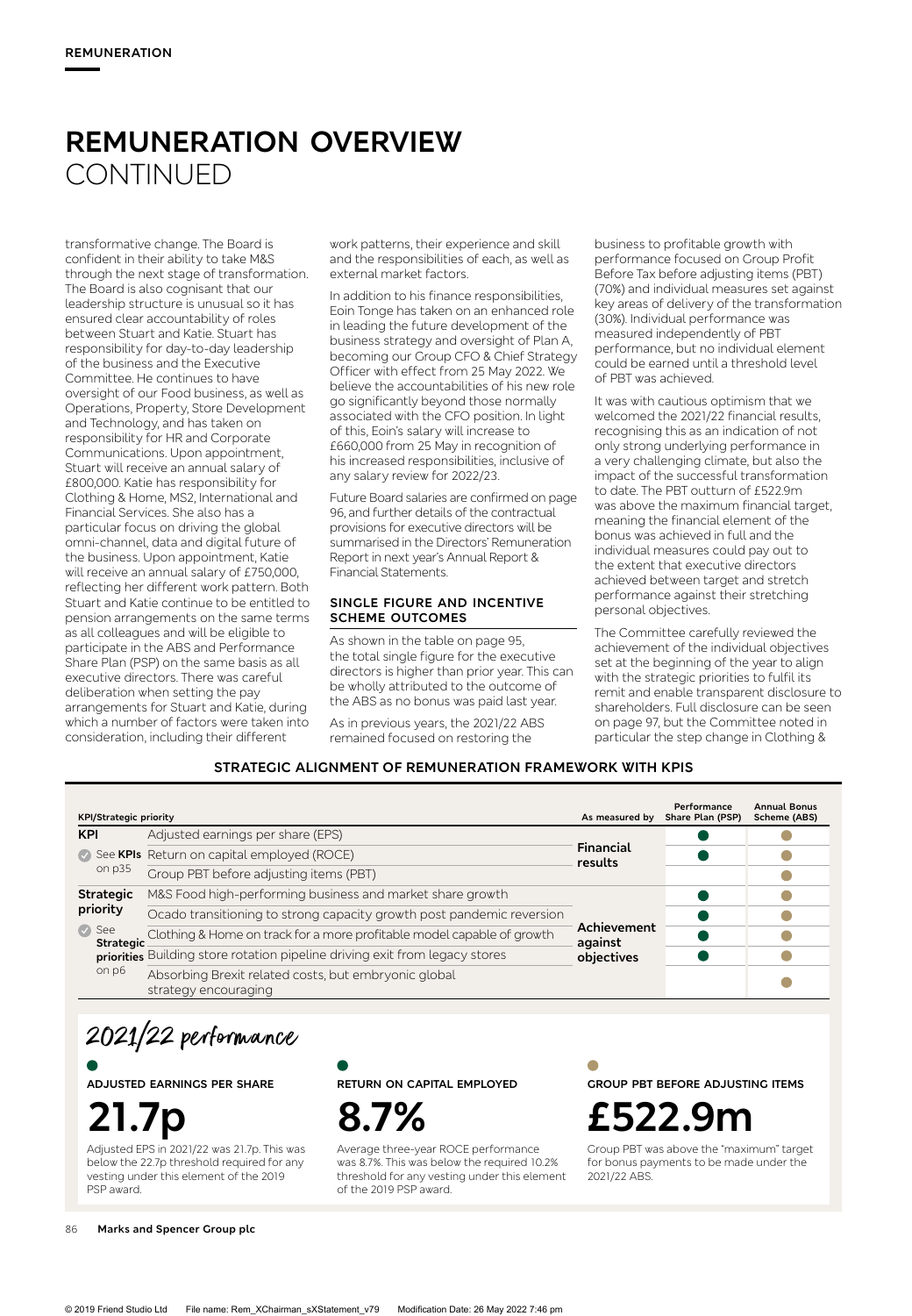Home performance and action taken to strengthen the balance sheet in the challenging environment. The Committee was in agreement that it was appropriate to award 83% against the individual objectives for the CEO and CFO.

Even when considering the strong financial results and strong individual performances, the decision to pay 95% of maximum bonus opportunity was not taken lightly. Financial and strategic targets were examined throughout the financial year and at year-end to ensure they retained the same level of stretch envisaged when originally set. The Committee was satisfied that this was the case, and the ABS operated as intended.

None of the 2019 PSP will vest in respect of the three-year performance period up to 2 April 2022. Page 100 of this report provides further detail on the 2019 measures and targets and their respective achievement. While vesting of the PSP remains low, the Committee remains satisfied that this level of vesting is reflective of the shareholder experience in the challenging business environment in which the 2019 plan operated, particularly the first two years of the three-year performance period.

#### **APPLICATION OF DISCRETION**

A number of mechanisms are available to the Committee to ensure pay outcomes appropriately reflect individual and business performance, together with the wider economic and societal climate. This includes the ability to apply malus, clawback and responsible discretion to override formulaic outcomes under the incentive schemes.

Throughout the year, the Committee has carefully considered pay arrangements and where it may, or indeed may not, be appropriate to apply discretion.

After meaningful deliberation, the Committee concluded it was appropriate

#### **CEO single figure as a percentage of maximum opportunity**



to award Steve Rowe a bonus despite him being under notice at the date of payment.

As detailed above, not only will Steve be working beyond the end of the 2021/22 financial year and for up to 12 months as an adviser to the new leadership team, he has worked tirelessly and determinedly to deliver on the transformation promise, as demonstrated in our strong 2021/22 business performance. Steve will not be eligible for a bonus in respect of the 2022/23 financial year.

As illustrated in the bar chart at the bottom of this page, half of Steve's bonus will be deferred into M&S shares and will be released to him after a three-year holding period; this treatment ensures a long-term alignment with shareholders' interests following the end of Steve's tenure as CEO.

Considering the ABS further, the Committee debated the appropriateness of the original 2021/22 bonus PBT targets in light of the achievement of above "maximum" PBT target performance. Together with the individual objectives, the Committee reviewed the targets set throughout the year and at year-end to ensure they remained relevant and appropriately stretching, recognising that when the targets were set ahead of the start of the financial year, there was still a high degree of uncertainty as to how the challenges of Covid-19 would impact the business throughout the year. The Committee was satisfied that the original targets set required stretching PBT performance. The Committee also took into account the experience of wider stakeholders, including our colleagues, customers and shareholders, when approving the final outcome. It was determined that the outcome is reflective of a strong year in business performance and recovery, together with individual outstanding contributions, and in this context it is important that colleagues are recognised for this performance.

The Committee did not apply any discretion to the outcomes of the 2019 PSP, which reached the end of its performance period on 2 April 2022 and will lapse in full. Despite the robust business performance in 2021/22, when considering the full three-year performance period of the plan, the Committee was satisfied the final vesting outcome is reflective of the shareholder

experience during the period and the scheme had operated as intended.

As shown in the pie chart at the bottom of the page, Steve Rowe's single figure pay is 55% of the maximum possible for 2021/22.

#### **STRATEGIC ALIGNMENT OF PAY**

The Covid-19 pandemic increased the focus on transformation at M&S, which continued throughout this last financial year. During the year, the measures and targets used in M&S' incentive schemes, namely those of the PSP and ABS, were reviewed to ensure alignment with the key performance indicators (KPIs) and identified strategic priorities across the business. The illustration opposite on page 86 demonstrates the strong link between the KPIs and strategic priorities with executive remuneration at M&S. This strength of alignment enables the Committee to ensure pay arrangements support the delivery of transformation and fulfil M&S' potential for long-term sustainable growth. The Committee will continue to review thoroughly the pay structures and incentive arrangements for the senior leadership team to ensure strong alignment between the delivery of business performance and the associated remuneration arrangements, as the business moves into the 'shaping the future' phase of our transformation journey.

#### **PAY ARRANGEMENTS FOR 2022/23**

Due to the timings of Stuart's and Katie's appointments to the Board and Eoin's role change, as well as the accompanying significant analysis and consideration of both external and internal factors when setting their respective salaries, Stuart, Katie and Eoin will not be eligible to participate in the 2022 salary review. They will next be eligible to be considered for a salary review in July 2023. Further details of the wider workforce 2022 salary review can be found on page 88.

Reflecting on the existing variable remuneration framework, it was agreed that in 2021/22 the structures of the PSP and ABS worked well and as intended. As a result, no changes have been proposed for 2022/23.

Once again, performance under the ABS will be measured against corporate financial targets (70%) and individual objectives (30%). The Committee believes it remains appropriate for PBT to continue to represent the largest element of bonus potential as M&S seeks to return to significant levels of profitability.

#### **2021/22 Bonus payment timings (£000)**

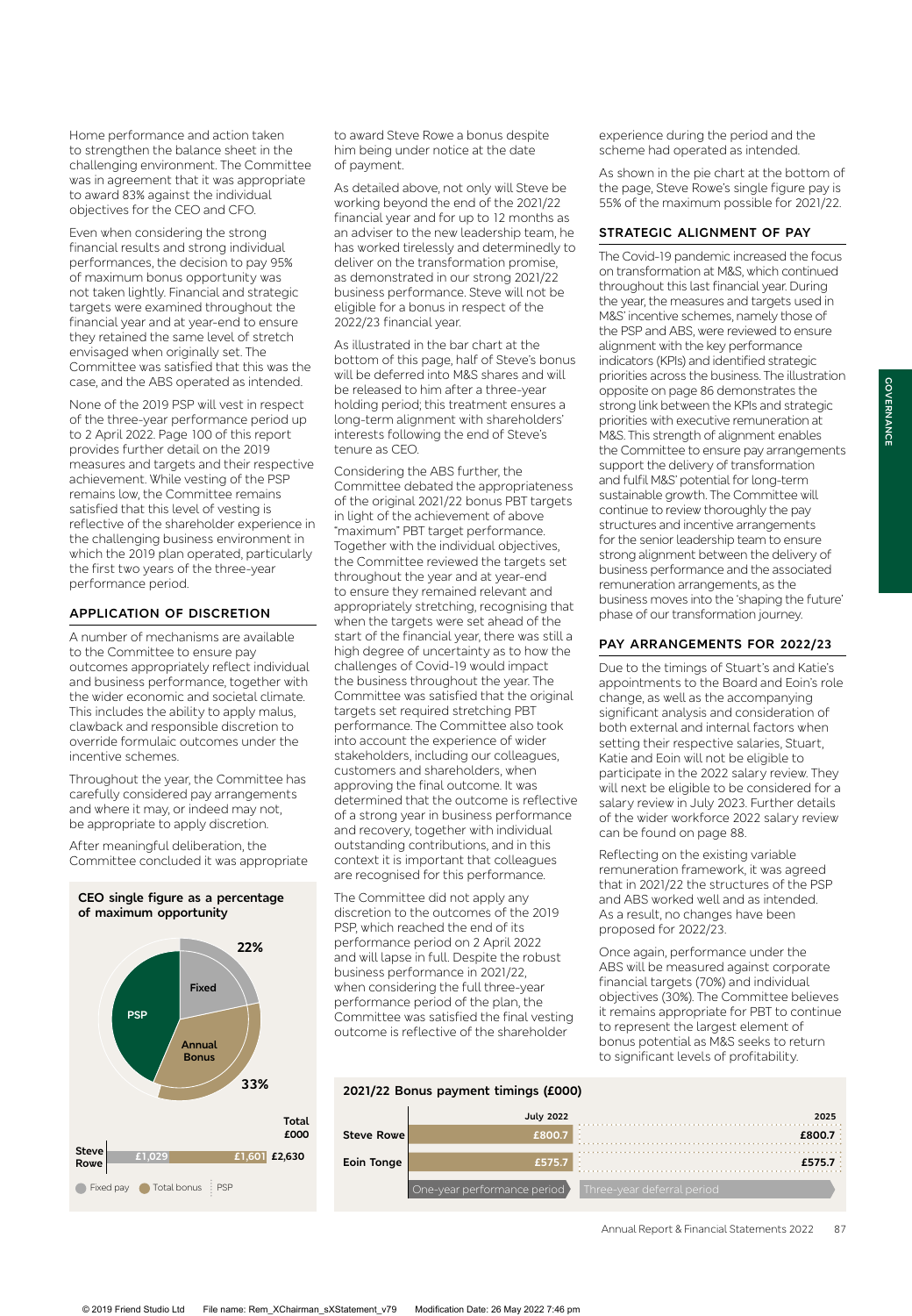# **REMUNERATION OVERVIEW CONTINUED**

The maximum opportunity will remain at 200% of base salary.

The Committee continues to ensure that the remuneration framework for executives is aligned with shareholder interests. Following careful debate, it has been agreed that the 2022 PSP will maintain measures applied to the 2021 PSP awards, being 30% adjusted EPS, 30% ROCE, 20% relative total shareholder return (TSR) and 20% strategic measures. Targets have been set to be stretching yet motivating and are detailed in full on pages 100 and 101.

While no change has been proposed to the structure and measures of the 2022 PSP, this belies the significant and detailed conversation and analysis that took place around the appropriateness of the introduction of environmental, social and governance (ESG) measures and targets into the PSP. There is no doubt that M&S takes its ESG responsibility seriously. Our sustainability commitments sit at the heart of our business operations and inform decisions at all levels and across all departments (see page 70 for our ESG Committee Review). M&S was an early pioneer of championing sustainability and continues to hold a leading position in this field. One of the ways we believe we can improve our work in this area is to focus on communication with consumers to engage them on this important topic, and to be sure we improve awareness of the work we do. As such, when the Committee considered the introduction of a more traditional carbon metric in the pay framework, it determined that a measure which charts an improvement in customer sentiment would be more aligned to the strategy for the business. To track this credibly and robustly, a base case for current sentiment must first be established. This forthcoming year the Committee will review the base measurement line throughout the year with the intention of introducing a metric to show improvement from that baseline for 2023.

Having reduced award levels in 2020 to acknowledge the shareholder experience of Covid-19 and to mitigate against windfall gains, share price recovery led the Committee to decide that for the 2021 PSP award it was appropriate to return PSP award percentages to 250% of salary. Mindful of the need to incentivise executives and ensure that they remain aligned with the long-term interests of shareholders, we intend to once again grant PSP awards of 250% of salary in June 2022. The Committee retains the right to

review award levels in the event of significant share price movement prior to the date of grant. Furthermore, it should be noted that when this award reaches the point of vesting, careful consideration will not only be applied to achievement against the relevant performance conditions, but also to ensure the vesting values are reflective of the shareholder experience across the term of the plan. Should the Committee believe this not to be the case, it retains its right to apply discretion to the final outturn.

#### **WIDER WORKFORCE PAY ARRANGEMENTS**

The Committee continued to receive, and indeed welcome, regular and varied updates during the year relating to M&S' pay arrangements. In addition to those already outlined in the Committee's remit, available on the M&S website, discussions included hourly pay for store colleagues and career progression through the organisation. The Committee was also informed of the outcome of the companywide Total Reward Review that took place in the prior year. More than 14,000 colleagues gave us their views and suggestions on pay arrangements at M&S. As a result of this feedback in 2021/22, we saw the implementation of Virtual GP, which allowed colleagues unlimited 24/7 access to a GP, Check4Cancer, which provides free screenings to all colleagues for high-risk cancers, and salary finance options to help consolidate debt, save and protect through income protection insurance.

To bring M&S in line with market practice, and in direct response to colleague feedback as a result of the company-wide Total Reward Review, from 1 April 2022 the Company has introduced a 5% payment in lieu of pension allowance for colleagues impacted by either the Annual or Lifetime Allowance limits. The Committee recognises this provision aligns with market practice. To maintain alignment between executive directors and colleagues in the wider population, it is intended to introduce a similar arrangement into the new Remuneration Policy which will be brought for shareholder approval at the 2023 AGM.

The Committee welcomes continued collaboration with the Business Involvement Group (BIG). At Committee meetings we receive direct feedback on colleagues' views from the National Chair of BIG and in turn the Head of Executive Reward and Pay Governance attends National BIG Committee meetings to share and discuss the executive pay framework and its relationship with the wider workforce. Such dialogue forms the basis of a trusted and valued collaborative working partnership and ensures a close link between the pay philosophies at the most senior levels and those for the wider population.

To demonstrate the importance the Committee gives to the alignment of executive pay with the wider workforce, in the 2021 Remuneration Report we expanded our disclosures on such pay arrangements. We are pleased to continue this approach in this year's report; see pages 89 and 90.

Given the economic environment in which we are operating currently, it is unsurprising that significant time was taken in discussing the appropriate approach to the annual pay review. As is to be expected, this topic generated a robust debate, and we believe the end result of salary increases ranging from 3% for our senior population to 4%-6.5% for the wider workforce balances the need for financial restraint with support for our colleagues given the increases to cost of living being experienced by all. Further details can be found on pages 89 and 96.

#### **LOOKING AHEAD**

We look ahead to what will be a new and dynamic chapter in the M&S story. This will be the final year under the current remuneration framework, and at the 2023 AGM we will be seeking your support and approval for a new Remuneration Policy. During the coming year, the Committee will be working to ensure any new Remuneration Policy is valid and effective in driving and supporting the business strategy while remaining appropriate when considering the overall M&S remuneration framework and the external regulatory environment.

I would like to thank our shareholders for their continued support during the year. I will be available at the AGM on the 5 July 2022 to answer any questions in relation to this Remuneration Report.

**Andrew Fisher**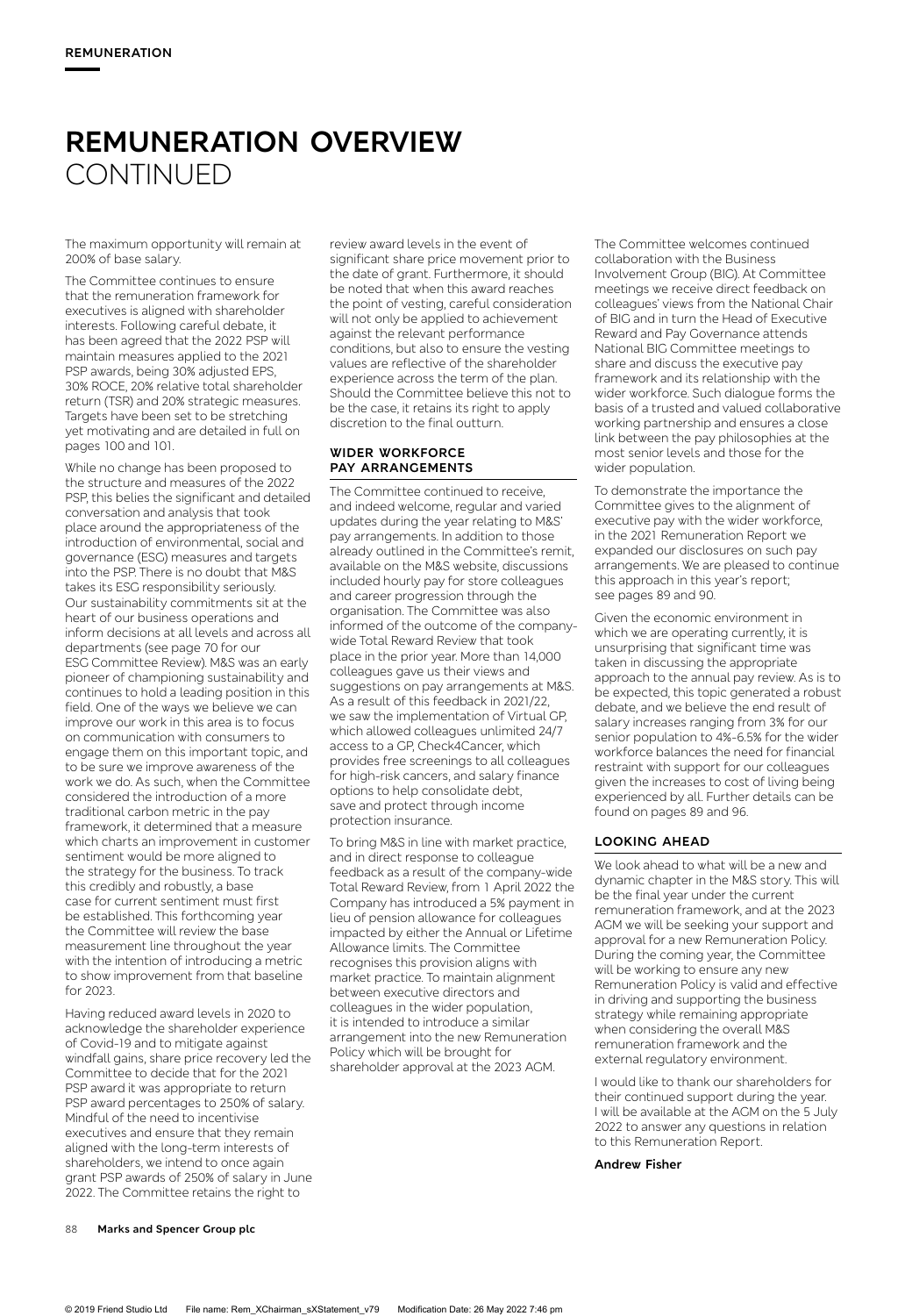# **REMUNERATION IN CONTEXT**

### **COLLEAGUE ENGAGEMENT**

#### **Share ownership across our colleagues**

M&S is a proud advocate of employee share ownership. The Board believes this supports colleagues not only to share in M&S' success but also to behave as owners of our business, aligned with our shareholders' interests. Across our UK and Irish colleagues, M&S has a significant number of participants in all employee share schemes; colleagues hold over 101m save as you earn options in our ShareSave scheme and over 2,000 colleagues hold shares in our share incentive plan ShareBuy.

#### **Direct engagement with our colleagues**

Since 2018, the Chair of BIG, our colleague representative body, has been invited to attend a Remuneration Committee meeting each year to engage and contribute on a full range of topics and activities. During the year, representatives from BIG have been engaged on a number of pay-related topics, beyond the executive level, including providing feedback on, and agreeing with, the ShareSave communication materials and funding options of our share schemes. They also discussed the operation of a tax-advantaged ShareSave in Ireland, which has been paused while alternative options are investigated due to the absence of an approved savings carrier. The collaborative relationship we have with BIG strongly reflects our belief in the key role that colleague voice plays in ensuring the Committee has greater visibility of the things that really matter to our colleagues. This also gives the Committee the opportunity to explain and discuss our pay practices and how executive pay aligns with pay across the wider workforce. In addition, the Head of Executive Reward & Pay Governance provides updates to the Committee as appropriate on pay and people-related issues during the year.

#### **Pay budgets**

Under the remit of the Remuneration Committee, total budgeted salary expenditure across M&S for salary review is noted, as are bonus and share scheme budgets, ensuring principles for reward allocation are aligned across the full workforce, inclusive of senior leaders.

The average pay increase for our UK Store Customer Assistants and Team Support Managers awarded in April 2022 was 5.3%. Effective July 2022, salary increases ranging from 3% for our senior population to 4%-6.5% for the wider salaried workforce have been awarded.

#### **CONSIDERATION OF COLLEAGUE PAY**

The Committee monitors and reviews the effectiveness of the executive reward policy and its impact and compatibility with remuneration policies in the wider workforce. Throughout the year, the Committee reviews the frameworks and budgets for key components of colleague pay arrangements, together with the broader structure of Group bonus provisions, which ensures appropriate alignment with senior pay arrangements.

The Committee is provided throughout the year with information detailing pay in the wider workforce, which gives it the additional context needed to make informed decisions. The Head of Executive Reward & Pay Governance advises the Committee on the approach to be adopted in the forthcoming UK pay review, and the Committee then considers the executive directors' pay in line with these arrangements.

In approving the budget for the annual bonus, the Committee reviews all bonus costs for the Company against the operating plan. The Committee also reviews and approves any PSP awards made to executive directors and directors below the Board prior to their grant.

The Committee receives updates on a variety of colleague engagement initiatives. Alongside our annual survey, bi-annual pulse and quarterly focused surveys provide dynamic and relevant colleague feedback. The pulse surveys have helped us to better understand, and take action on, the things which matter most to our colleagues. These have focused on topics such as Inclusion & Diversity, Wellbeing and overall colleague engagement.

Colleagues are encouraged to raise questions at the periodic all-colleague announcements led by the CEO. All questions raised are answered, and

#### **PERCENTAGE CHANGE IN CEO'S REMUNERATION**

The table below sets out the change in the CEO's remuneration (i.e. salary, taxable benefits and annual bonus) compared with the change in the average non-executive director and our

comments made during the year through surveys or our network of elected colleague representatives via BIG are considered. The Head of Executive Reward & Pay Governance typically provides an annual update to these colleague representatives with an explanation of the executive directors' pay arrangements during the year, and these representatives in turn are able to ask questions on the arrangements and their fit with the other reward policies at this time.

#### **CONSIDERATION OF STAKEHOLDER VIEWS**

The Committee is dedicated to an open and transparent dialogue with shareholders on the issue of executive remuneration. Where appropriate, the Committee will actively engage with shareholders and shareholder representative bodies, seeking views which are considered when making any decisions about changes to the directors' Remuneration Policy.

The Committee seeks the views of the largest shareholders individually, and others through shareholder representative bodies, when considering making any significant changes to the Remuneration Policy. This may be done annually or on an ad hoc basis, dependent upon the issue. This year, the Committee consulted on the proposed strategic measures and targets to be applied to the PSP. The Committee, led by the Chair, annually engages in a process of investor consultation, which is typically in written format, but has included face-to-face meetings, telephone or video calls. The Committee Chair is available to answer questions at the AGM, and the answers to specific questions are posted on our website.

As part of our reporting approach, an annual shareholder meeting is normally held and views on a variety of topics, including executive pay, are taken into account.

UK-based colleagues' pay. This group has been chosen as the majority of our workforce are based in the UK. Further details of the non-executive director pay changes are shown on page 104.

|                                 |                  | % change 2020/21 - 2021/22 |                     |  |  |  |  |
|---------------------------------|------------------|----------------------------|---------------------|--|--|--|--|
|                                 | Base salary/fees | <b>Benefits</b>            | <b>Annual bonus</b> |  |  |  |  |
| CEO (Steve Rowe)                | 1%               | $-20\%$ %                  | 100%                |  |  |  |  |
| Average non-executive director  | 1%               | 0%                         |                     |  |  |  |  |
| UK colleagues (average per FTE) | 4%               | $O\%$                      | 100%                |  |  |  |  |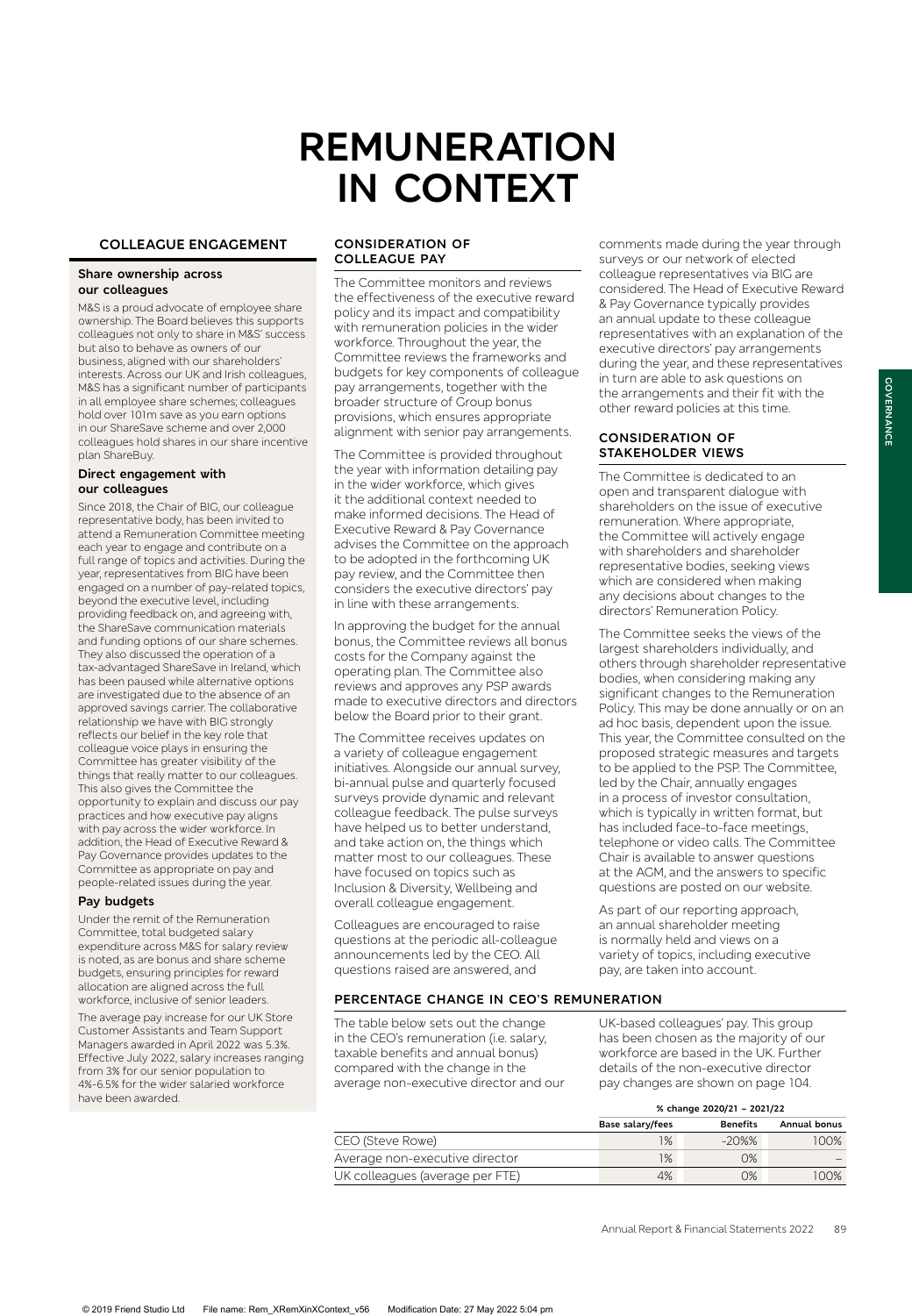# **REMUNERATION IN CONTEXT CONTINUED**

## **GENDER PAY GAP**

The M&S median gender pay gap for the year to April 2021 is 4.8%, compared with an average of 9% for the Wholesale and Retail sector. The M&S mean gap for the same period is 12.5%.

Throughout the year we've continued to take actions that further promote and enhance inclusion and diversity (I&D) at M&S so that all of our remarkable colleagues are able to feel comfortable being themselves and experience a culture that's inclusive and diverse, where everyone is respected and feels valued and that they belong.

A data-led reset of the I&D strategy has resulted in a clear and focused plan for the next three years to build better representation through targeted hiring, internal development and progression initiatives, and better education and awareness activities which will build on the impact arising from over 90% of colleagues completing the first two I&D modules.

M&S is clear that any form of discrimination, bullying, harassment, or victimisation will not be tolerated in any part of the business, and this is underpinned by a new 'Respect Matters' policy, launched in October 2021.

Our colleague networks continue to bring our diverse communities together and help create a safe space for colleagues to speak out and share their views, as well as influencing our plans and culture, celebrating key events in the inclusion calendar, and raising important matters through the online social communities.

This year, the Gender Equality Network celebrated International Women's Day by hosting the first ever Ideathon to generate ideas and suggestions on how M&S can 'break the bias' when it comes to gender equality.

We remain proud that nearly 73% of our customer assistants are women, but while we're seeing some progress in diversity in more senior roles, more still needs to be done to drive better representation. I&D remains a strategic priority for M&S, and we'll continue to focus our efforts to build on the success of previous years.

**Gender pay gap (median)** 



The CEO and the non-executive directors were awarded a 1% pay increase in respect of the 2020/21 financial year, while customer assistants received a 5.6% increase to £9.50 per hour. Salaried colleagues received on average a 2% increase.

The overall structure of the benefits package has not changed; however, as previously agreed, in order to bring the pension supplement in line with the broader colleague offer by 2024, the pension supplement paid to Steve Rowe was reduced from £202,500 to £135,000.

#### **CHIEF EXECUTIVE'S PAY RATIO**

In 2020/21 Steve Rowe returned to using the chauffeur service in contrast to 2019/20 when, during periods of national lockdown, Steve Rowe drove himself, to ensure the safety of his driver and maintain the required social distancing.

As previously disclosed, the bonus scheme for 2020/21 was cancelled, so no award was made to either the CEO or anyone else within the wider workforce; a bonus payment was made in respect of the 2021/22 financial year to the CEO and just under 5,000 bonus-eligible colleagues.

| Year | Methodology | 25th percentile<br>ratio | 50th percentile<br>ratio | 75th percentile<br>ratio |
|------|-------------|--------------------------|--------------------------|--------------------------|
| 2022 | Option A    | 128:1                    | 117:1                    | 99:1                     |
| 2021 | Option A    | 55 : 1                   | 50:1                     | 42 : 1                   |
| 2020 | Option A    | 64:1                     | 59.1                     | 51:1                     |
|      |             |                          |                          |                          |

As reported last year, the Committee approved the use of Methodology A, as set out in the regulations, as we believe it to be the simplest and most appropriate and robust way to calculate the ratio.

Option A requires the pay and benefits of all UK colleagues to be calculated to identify the three colleagues at the 25th, 50th and 75th percentiles as at 2 April 2022. This is calculated on the same basis as the CEO total single figure of remuneration except in that the individual performance element of the ABS that is applicable to the relevant colleagues (when operating) is the estimated actual value. This requires:

- starting with colleague pay that was calculated based on actual base pay, benefits, bonus and longterm incentives for the 12 monthly payrolls within the full financial year. Earnings for part-time colleagues are annualised on a full-time equivalent basis to allow equal comparisons.
- adjusting the value of any bonus so that it only reflects the amount earned in respect of the 2021/22 financial year and does not include the value of any deferred shares vesting in the year.

– adding in the employer pension contribution from the Your M&S Pension Saving Plan.

Joiners and leavers in the year have been excluded from the calculations. The percentile figures are therefore representative of the whole colleague population but do not include all colleagues as at 2 April 2022.

The table above shows the ratio of CEO pay in 2021/22, using the single total figure remuneration as disclosed in Figure 7 (page 95), to the comparable equivalent total reward of those colleagues whose pay is ranked at the relevant percentiles in our UK workforce. We believe the median pay ratio this year is consistent with pay, reward and progression policies for UK colleagues, as it reflects the consistent approach to pay along with M&S' policy to pay for performance. The increase in pay ratio this year is as a result of bonus payments being made across the business, including to the CEO.

**Total pay** 

| Pay data                     | Salary<br>(£000) | and benefits<br>(£000) | Salary<br>(£000) | .<br>and benefits<br>(£000) |
|------------------------------|------------------|------------------------|------------------|-----------------------------|
|                              | 2020/21          | 2020/21                | 2021/22          | 2021/22                     |
| CEO remuneration             | 834              | 1.068                  | 841              | 2,630                       |
| UK colleague 25th percentile | 18               | 20                     | 19               | 21                          |
| UK colleague 50th percentile | 20               | 21                     | 21               | 22                          |
| UK colleague 75th percentile | 24               | 25                     | 25               | 26                          |

**Total pay**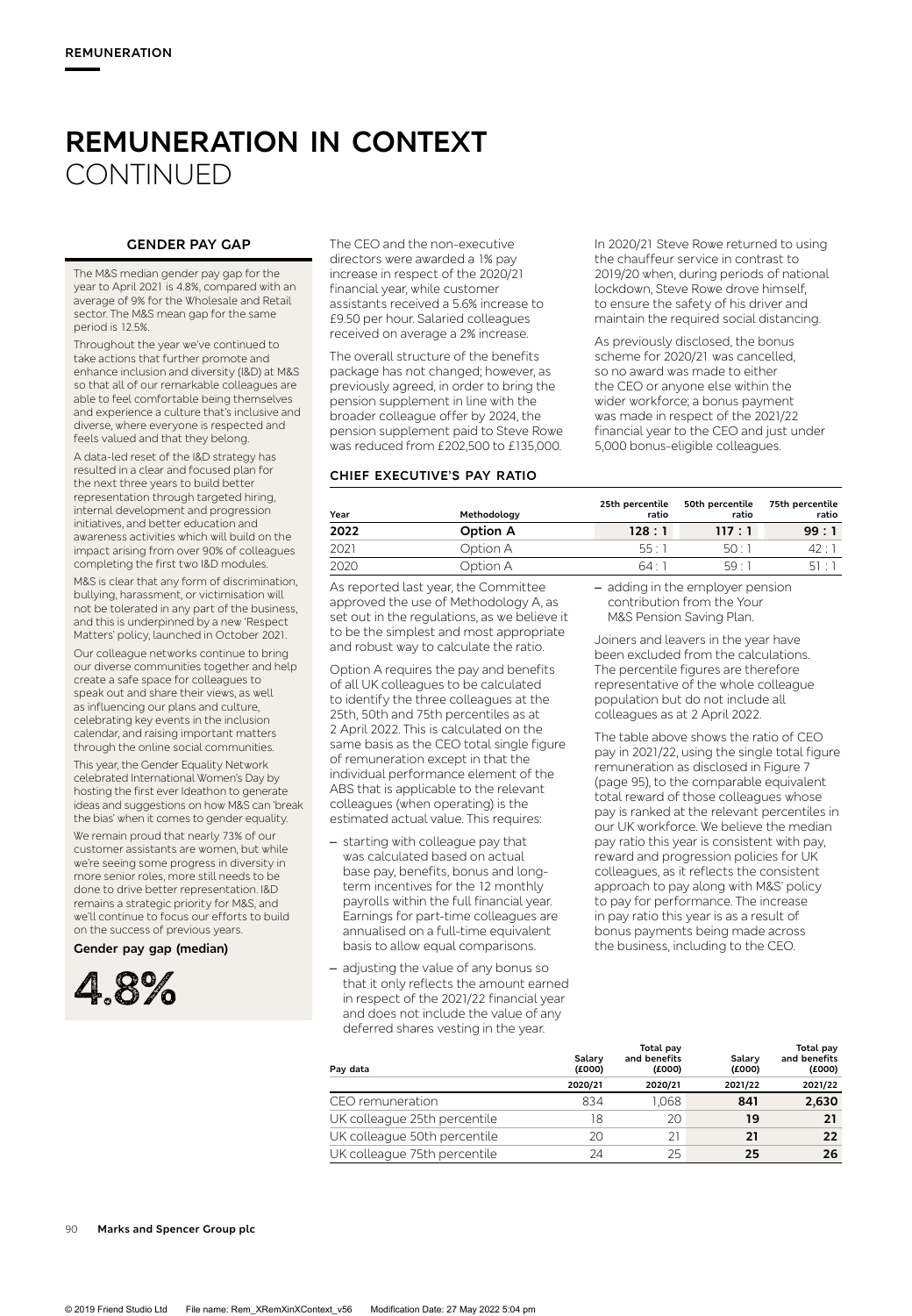# **SUMMARY REMUNERATION POLICY**

### **SUMMARY EXECUTIVE DIRECTORS' REMUNERATION POLICY (AS APPROVED ON 3 JULY 2020)**

This report sets out a summary of M&S' policy on remuneration for executive and non-executive directors. The full Policy was approved by shareholders at the AGM on 3 July 2020 and can be found on our website at marksandspencer.com/thecompany. The Policy took effect from this date and is designed to attract, retain and motivate our leaders within a framework designed to promote the long-term success of M&S and aligned with our shareholders' interests.

#### **FIGURE 1: EXECUTIVE DIRECTORS' REMUNERATION POLICY TABLE**

| <b>ELEMENT</b>                                                               | <b>OPERATION</b>                                                                                                                                                                                                                                                                                                                                                                                                                     | <b>OPPORTUNITY</b>                                                                                                                                                                |
|------------------------------------------------------------------------------|--------------------------------------------------------------------------------------------------------------------------------------------------------------------------------------------------------------------------------------------------------------------------------------------------------------------------------------------------------------------------------------------------------------------------------------|-----------------------------------------------------------------------------------------------------------------------------------------------------------------------------------|
| Base salary                                                                  | Salaries are payable in cash and are reviewed annually by the Committee considering a<br>number of factors, including external market data, historic increases given to the<br>individual and salary review principles applied to the rest of the organisation.                                                                                                                                                                      | Normally in line with those in<br>the wider workforce, although<br>no maximum is set.                                                                                             |
| <b>Benefits</b>                                                              | In line with our policies, directors are eligible to receive benefits which may include:<br>a car or cash allowance and a driver, life assurance and relocation and tax equalisation<br>allowances in line with our mobility policies.<br>As with all colleagues, directors are also offered other benefits, including colleague<br>discount, salary sacrifice schemes and participation in all-employee share schemes.              | There is no set maximum;<br>however, any provision will<br>be commensurate with local<br>markets and for all-employee<br>share schemes is in line with<br>local statutory limits. |
| Pension<br>benefits                                                          | Directors may participate in the Your M&S Pension Saving Plan (a defined contribution<br>arrangement), on the same terms as all other colleagues.<br>The defined benefit pension scheme is closed to new members. Directors who are<br>members of this scheme will continue to accrue benefits as a deferred member.                                                                                                                 | Currently a maximum employer<br>contribution of 12% of salary<br>where the employee<br>contributes 6% of salary.                                                                  |
|                                                                              |                                                                                                                                                                                                                                                                                                                                                                                                                                      | From 3 July 2020, pension cash<br>supplements were removed<br>for future directors.                                                                                               |
| <b>ABS</b> including<br><b>Deferred</b><br><b>Share Bonus</b><br>Plan (DSBP) | Directors are eligible to participate in this non-contractual, discretionary scheme.<br>Performance is measured against one-year financial and individual performance<br>targets linked with the delivery of the business plan. At least half of awards are<br>measured against financial measures, which typically include Group PBT before<br>adjusting items (PBT).                                                               | Total maximum annual<br>potential of up to 200% of<br>salary for each director.                                                                                                   |
|                                                                              | Corporate and individual elements may be earned independently, but no part of<br>the individual objectives may be earned unless a threshold level of PBT has been<br>achieved, after which up to 40% of the maximum may be payable for the achievement<br>of individual objectives.                                                                                                                                                  |                                                                                                                                                                                   |
|                                                                              | Not less than 50% of any bonus earned is paid in shares which are deferred for<br>three years.                                                                                                                                                                                                                                                                                                                                       |                                                                                                                                                                                   |
|                                                                              | The Committee retains the right to exercise discretion, both upwards and downwards,<br>to ensure that the level of award payable is appropriate.                                                                                                                                                                                                                                                                                     |                                                                                                                                                                                   |
|                                                                              | Malus provisions apply to the deferred share awards. Cash bonus payments are subject<br>to two-year clawback provisions. Clawback would be triggered in specified events<br>such as, but not limited to, a material misstatement of the Company's audited results,<br>an error in calculation of the award, gross misconduct, or events or behaviour that<br>have a detrimental impact on the reputation of any member of the Group. |                                                                                                                                                                                   |
| <b>PSP</b>                                                                   | Directors are eligible to participate in the PSP. This is a non-contractual, discretionary<br>plan and is M&S' main long-term incentive scheme. Performance may be measured<br>against appropriate financial, non-financial and/or strategic measures. Financial<br>measures must comprise at least 50% of awards.                                                                                                                   | The maximum value of shares<br>at grant is capped at 300% in<br>respect of a financial year.                                                                                      |
|                                                                              | Malus and clawback provisions apply to these awards. Clawback triggers include,<br>but are not limited to, a material misstatement of the Company's audited results,<br>an error in calculation of the award, gross misconduct or events or behaviour that<br>has a detrimental impact on the reputation of any member of the Group.                                                                                                 |                                                                                                                                                                                   |
|                                                                              | Awards are subject to a further two-year holding period after the vesting date.                                                                                                                                                                                                                                                                                                                                                      |                                                                                                                                                                                   |
| Shareholding<br>requirement                                                  | Directors are required to hold shares equivalent in value to a minimum percentage<br>of their salary within a five-year period from their appointment date.                                                                                                                                                                                                                                                                          | For the CEO, this requirement<br>is 250% of salary. For all other                                                                                                                 |
|                                                                              | Directors are required to continue to hold their shareholding requirement, or, if their<br>level of shareholding is below the requirement, their actual shareholding, for two years<br>after leaving M&S.                                                                                                                                                                                                                            | executive directors, the<br>requirement is 200%.                                                                                                                                  |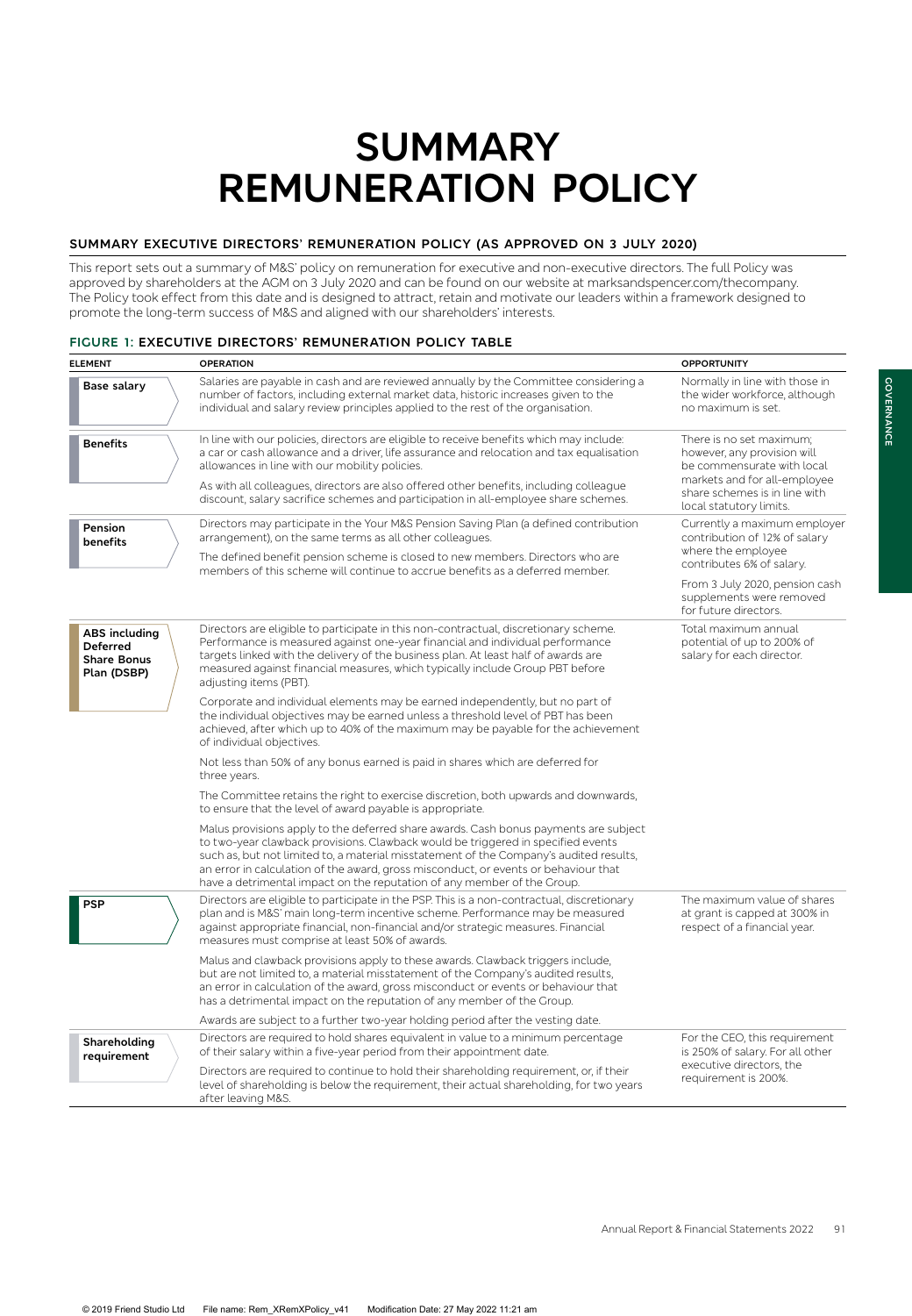# **SUMMARY REMUNERATION POLICY CONTINUED**

# **FIGURE 2: RECRUITMENT POLICY & SERVICE CONTRACTS**

The table below summarises the Company's policy on the recruitment of new executive directors. Similar considerations may also apply where a director is promoted to the Board.

In addition, the Committee has discretion to include any other remuneration component or award which it feels is appropriate, considering the specific circumstances of the individual, subject to the limit on variable remuneration set out below. The rationale for any such component would be appropriately disclosed.

| <b>ELEMENT</b>             | <b>APPROACH</b>                                                                                                                                                                                                                                   |
|----------------------------|---------------------------------------------------------------------------------------------------------------------------------------------------------------------------------------------------------------------------------------------------|
| <b>Service</b><br>contract | - All executive directors have rolling contracts for service which may be terminated by M&S giving 12 months' notice and the<br>individual giving six months' notice.                                                                             |
| Base salary                | - Salaries are set by the Committee, taking into consideration a number of factors, including the current pay for other<br>executive directors, the experience, skill and current pay level of the individual and external market forces.         |
| <b>Benefits</b>            | - The Committee will offer a benefits package in line with our benefits policy for executive directors.                                                                                                                                           |
| Pension<br>benefits        | - Maximum contribution in line with our policy for future executive directors (currently up to 12% of salary).                                                                                                                                    |
| <b>ABS</b>                 | Eligible to take part in the ABS with a maximum bonus of 200% of salary in line with our policy for executive directors.<br>$\overline{\phantom{0}}$                                                                                              |
| <b>PSP</b>                 | - A maximum award of up to 300% of salary in line with our policy.                                                                                                                                                                                |
| Buy-out<br>awards          | - The Committee may offer compensatory payments or buy-out awards, dependent on the individual circumstances of<br>recruitment, determined on a case-by-case basis.                                                                               |
|                            | - The specifics of any buy-out awards would be dependent on the individual circumstances of recruitment. The Committee's<br>intention would be that the expected value awarded is no greater than the expected value forfeited by the individual. |

#### **FIGURE 3: TERMINATION POLICY**

The Company may choose to terminate the contract of any executive director in line with the terms of their service agreement, either by means of a payment in lieu of notice or through a series of phased payments subject to mitigation. Service agreements may be terminated without notice and, in certain circumstances such as gross misconduct, without payments.

The table below summarises our Termination Policy for executive directors under their service agreements and the incentive plan rules.

| <b>ELEMENT</b>                                      | <b>APPROACH</b>                                                                                                                                                                                                                                                                                                   |
|-----------------------------------------------------|-------------------------------------------------------------------------------------------------------------------------------------------------------------------------------------------------------------------------------------------------------------------------------------------------------------------|
| Base salary,<br>benefits and<br>pension<br>benefits | - Payment made up to the termination date in line with contractual notice periods.                                                                                                                                                                                                                                |
| <b>ABS</b>                                          | - There is no contractual entitlement to payments under the ABS. If the director is under notice or not in active service<br>at either the relevant year end or on the date of payment, awards (and any unvested deferred bonus shares) may lapse.<br>The Committee may use its discretion to make a bonus award. |
| Long-term<br>incentive<br>awards                    | - The treatment of outstanding awards is determined in accordance with the plan rules.                                                                                                                                                                                                                            |
| Repatriation                                        | - M&S may pay for repatriation where a director has been recruited from overseas.                                                                                                                                                                                                                                 |
| Legal<br>expenses &<br>outplacement                 | - Where a director leaves by mutual consent, M&S may reimburse reasonable legal fees and pay for professional<br>outplacement services.                                                                                                                                                                           |

The full Policy sets out further detail on the treatment of the executive directors' pay arrangements, including the treatment of share schemes in the event of a change of control or winding up of the Company.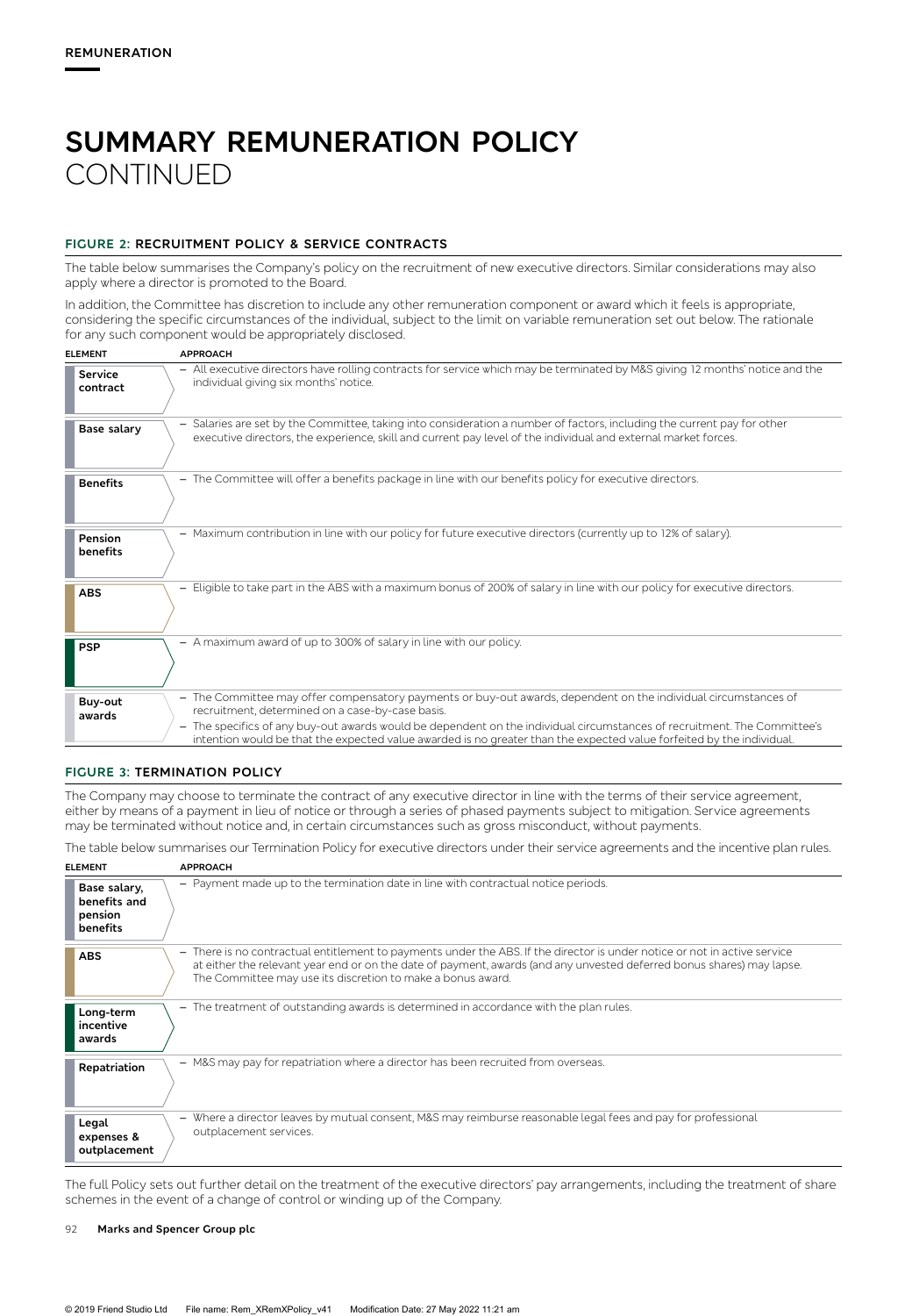# **APPLICATION OF REMUNERATION POLICY**

The charts below provide an illustration of what could be received by each of the executive directors in 2022/23 under the Policy. These charts are illustrative, as the actual value which will ultimately be received will depend on business performance in the year 2022/23 (for the cash element of the ABS) and in the three-year period to 2024/25 (for the PSP), as well as share price performance to the date of the vesting of the PSP awards in 2025



#### **FIGURE 4: SUMMARY OF REMUNERATION POLICY**

The diagram below illustrates the balance of pay and time period of each element of the Remuneration Policy for executive directors, approved in July 2020. The Committee believes this mixture of short- and long-term incentives fixed to performance-related pay is currently appropriate for M&S' strategy and risk profile.



**GOVERNANCE**

COVERNANCE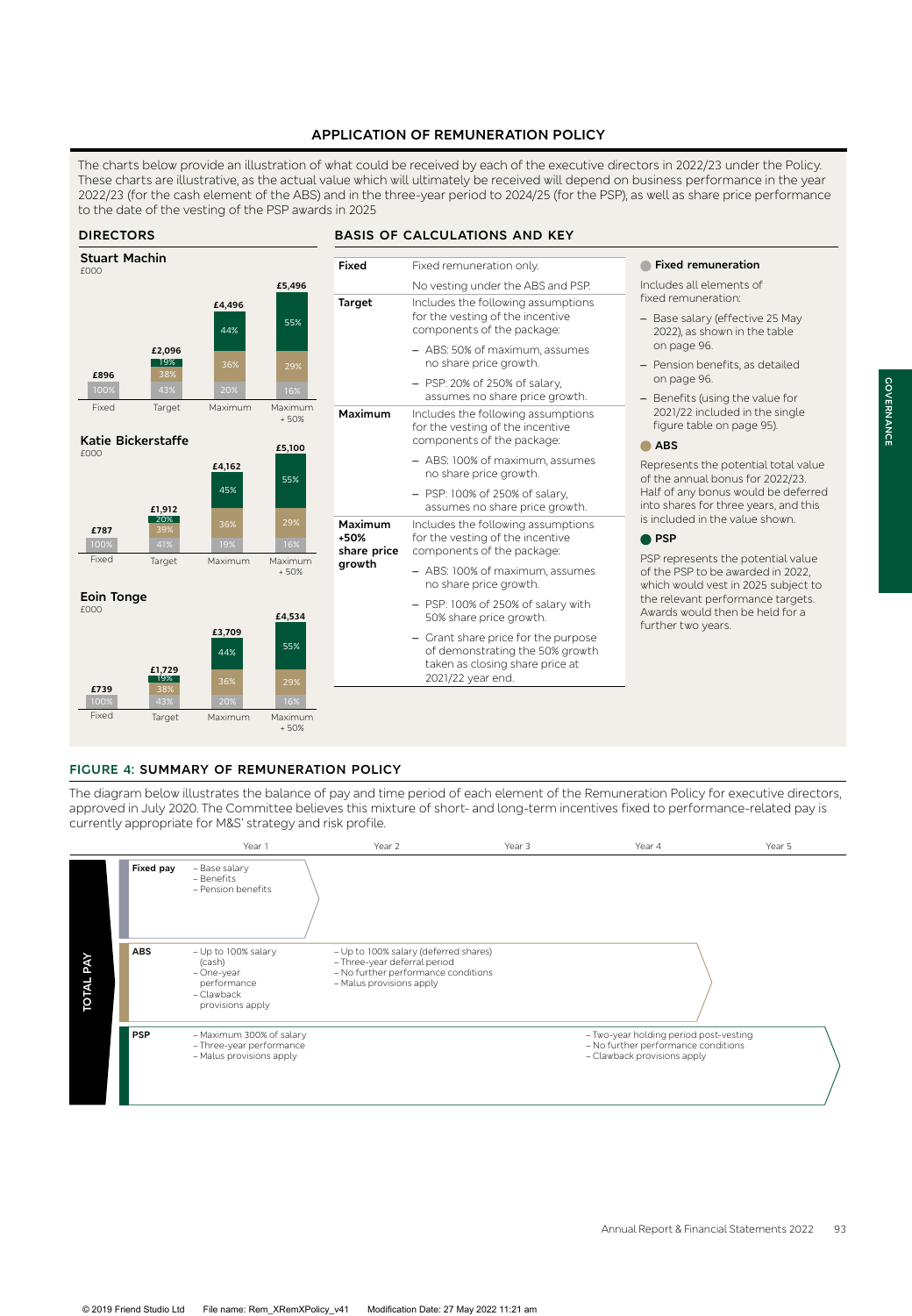# **SUMMARY REMUNERATION POLICY CONTINUED**

# **FIGURE 5: NON-EXECUTIVE DIRECTORS' REMUNERATION POLICY**

The table below sets out our Policy for the operation of non-executive director fees and benefits at the Company. The Policy was approved in July 2020 and may operate for up to three years.

| <b>ELEMENT</b>          | OPERATION AND OPPORTUNITY                                                                                                                                                        |
|-------------------------|----------------------------------------------------------------------------------------------------------------------------------------------------------------------------------|
| Chairman's              | - Fees are reviewed annually and are determined by the Remuneration Committee.                                                                                                   |
| fees                    | - Total fee comprises the non-executive director basic fee and the additional fee for undertaking the role.                                                                      |
|                         | - The maximum aggregate non-executive director basic fee, including the Chairman's basic fee, is £750,000 p.a, as set out in<br>our Articles of Association.                     |
| Non-executive           | - Fees are reviewed annually and are determined by the Chairman and executive directors.                                                                                         |
| director's<br>basic fee | The maximum aggregate non-executive director basic fee, including the Chairman's basic fee, is £750,000 p.a, as set out in<br>-<br>our Articles of Association.                  |
| <b>Additional</b>       | Additional fees are paid for undertaking the extra responsibilities of:                                                                                                          |
| fees                    | - Board Chairman.                                                                                                                                                                |
|                         | - Senior Independent Director.                                                                                                                                                   |
|                         | - Committee Chair.                                                                                                                                                               |
| <b>Benefits</b>         | - In line with our other colleagues, the Chairman and non-executive directors are entitled to receive colleague discounts.                                                       |
|                         | - The Company may reimburse the Chairman and non-executive directors for reasonable expenses in performing their duties<br>and may settle any tax incurred in relation to these. |
|                         | - The Chairman may also be entitled to the use of a car and driver.                                                                                                              |
| Share<br>ownership      | - All non-executive directors, including the Chairman, are required to build and maintain a shareholding of at least 2,000 shares<br>upon joining M&S.                           |
|                         | - This shareholding must be held for the period of their tenure.                                                                                                                 |

#### **REMUNERATION FRAMEWORK FOR THE REST OF THE ORGANISATION**

M&S' philosophy is to provide a fair and consistent approach to pay. Remuneration is determined by level and is broadly aligned with those of the executive directors.

Base salaries are reviewed annually and reflect the local labour market.

All UK colleagues are eligible to participate in the Your M&S Pension Saving Plan on the same terms as the executive directors. Colleagues affected by the HMRC Annual and/or Lifetime Allowance limits, can now choose to opt out of the pension and receive a cash payment in lieu of this. In addition, all UK colleagues are provided with life insurance and colleague discounts, and may choose to participate in the Company's all-employee share schemes and salary-sacrifice arrangements.

A significant number of colleagues are eligible to be considered to participate in an ABS which is partially determined by Group PBT performance. Part of the bonus is deferred into shares for three years.

Around 170 of M&S' top senior executives may be invited to participate in the PSP, and will then be measured against the same performance conditions as executive directors. Award levels granted are determined to be aligned with market practice and reflect an individual's level of seniority as well as their performance and potential within the business.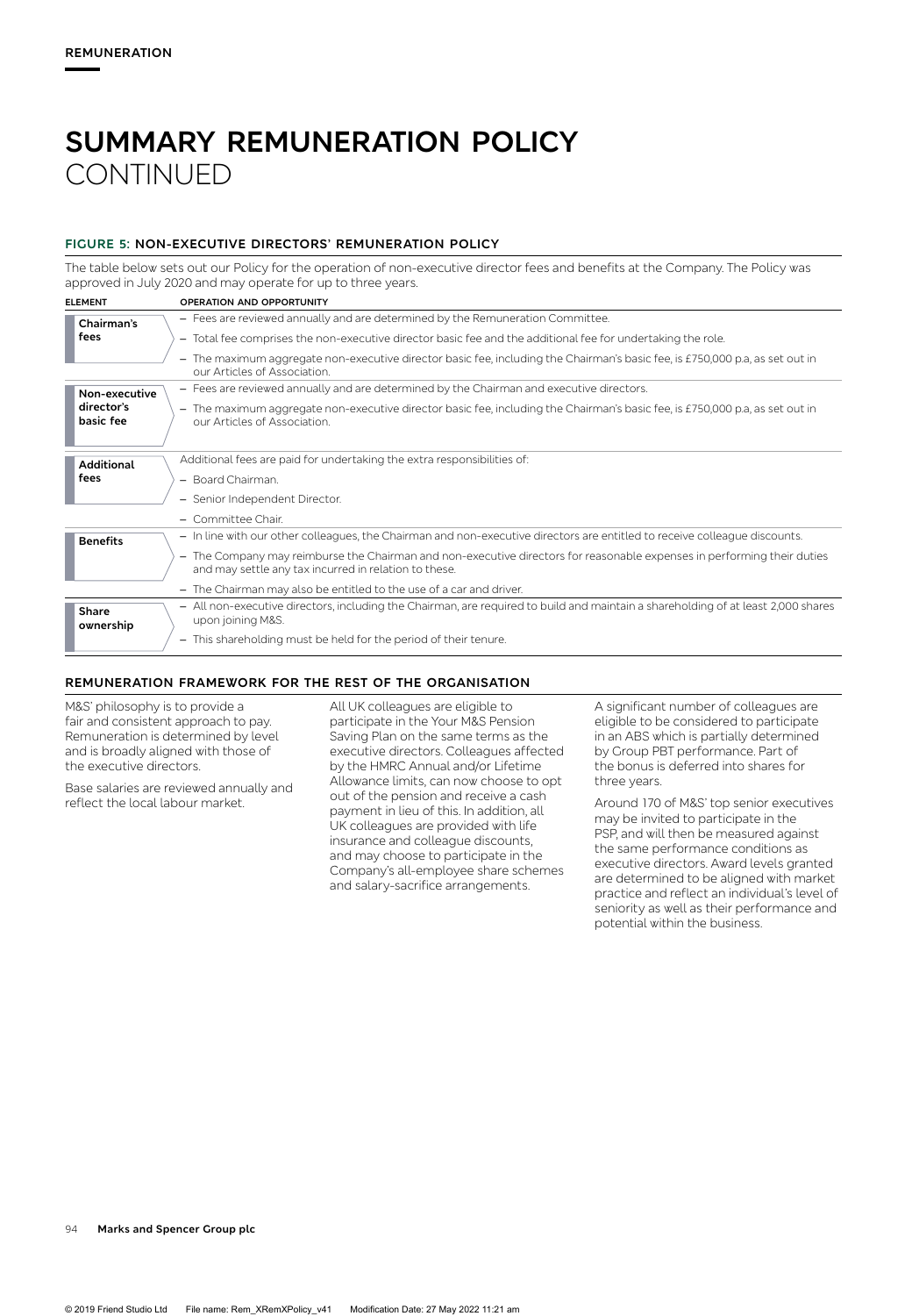# **REMUNERATION REPORT**

### **EXECUTIVE DIRECTORS' REMUNERATION**

Each year, the Remuneration Committee assesses the current senior remuneration framework to determine whether the existing incentive arrangements remain appropriately challenging in the context of the business strategy, fulfil current external guidelines and are aligned with a range of internal factors, including the pay arrangements and policies throughout the rest of the organisation. In its discussions, the Remuneration Committee aims to ensure not only that

the framework is strategically aligned to the delivery of business priorities, but also that payments made during the year fairly reflect the performance of the business and individuals. A significant proportion of the performance measures used in the incentive schemes are integrated with M&S' KPIs and strategic priorities detailed in the Strategic Report, as illustrated on pages 35 and 6 respectively.

The diagram below (Figure 6) details the achievement of each executive director under the Company's incentive schemes as a result of short- and longterm performance to the end of the reported financial year and summarises the main elements of the senior remuneration framework. Further details of payments made during the year are set out in the table below (Figure 7) and later in this report.

# **FIGURE 6: REMUNERATION STRUCTURE 2021/22**



#### **FIGURE 7: TOTAL SINGLE FIGURE REMUNERATION (AUDITED)**

| Director          | Year    | Salary<br>£000 | <b>Benefits</b><br>£000 | Total<br>bonus<br>£000 | <b>Total PSP</b><br>vested<br>£000 | Pensions<br>benefits<br>£000 | <b>Total RSP</b><br>granted<br>£000 | Total<br>pay<br>£000 | Total<br>fixed pay<br>£000 | Total<br>variable pay<br>£000 |
|-------------------|---------|----------------|-------------------------|------------------------|------------------------------------|------------------------------|-------------------------------------|----------------------|----------------------------|-------------------------------|
| <b>Steve Rowe</b> | 2021/22 | 841            | 53                      | 1.601                  |                                    | 135                          | U                                   | 2,630                | 1,029                      | ,601                          |
|                   | 2020/21 | 834            | 31                      |                        |                                    | 203                          |                                     | ,068                 | 1,068                      | $\Omega$                      |
| <b>Eoin Tonge</b> | 2021/22 | 605            | 24                      | ,151                   | 0                                  | 73                           | 0                                   | 1,853                | 701                        | 1.151                         |
|                   | 2020/21 | 489            | 105                     |                        |                                    | 39                           | .316                                | .949                 | 1.949                      | $\qquad \qquad$               |

The increase in Steve's benefits is a result of the resumed use of his driver, which was paused during periods of lockdown in 2020/21, and the upgrade of the car used to a lower CO2 emitting vehicle. Whilst the change in vehicle is better for the environment, it does have a higher market value which increased the level of tax payable by Steve. No additional benefit was received by Steve.

Eoin Tonge received an award under the Restricted Share Plan (RSP) to compensate him, on a fair value basis, for share awards granted under his prior employer's share schemes. The face value of this award is shown in the 2020/21 row of the above table. Details of the calculation method were disclosed on page 94 of last year's annual report.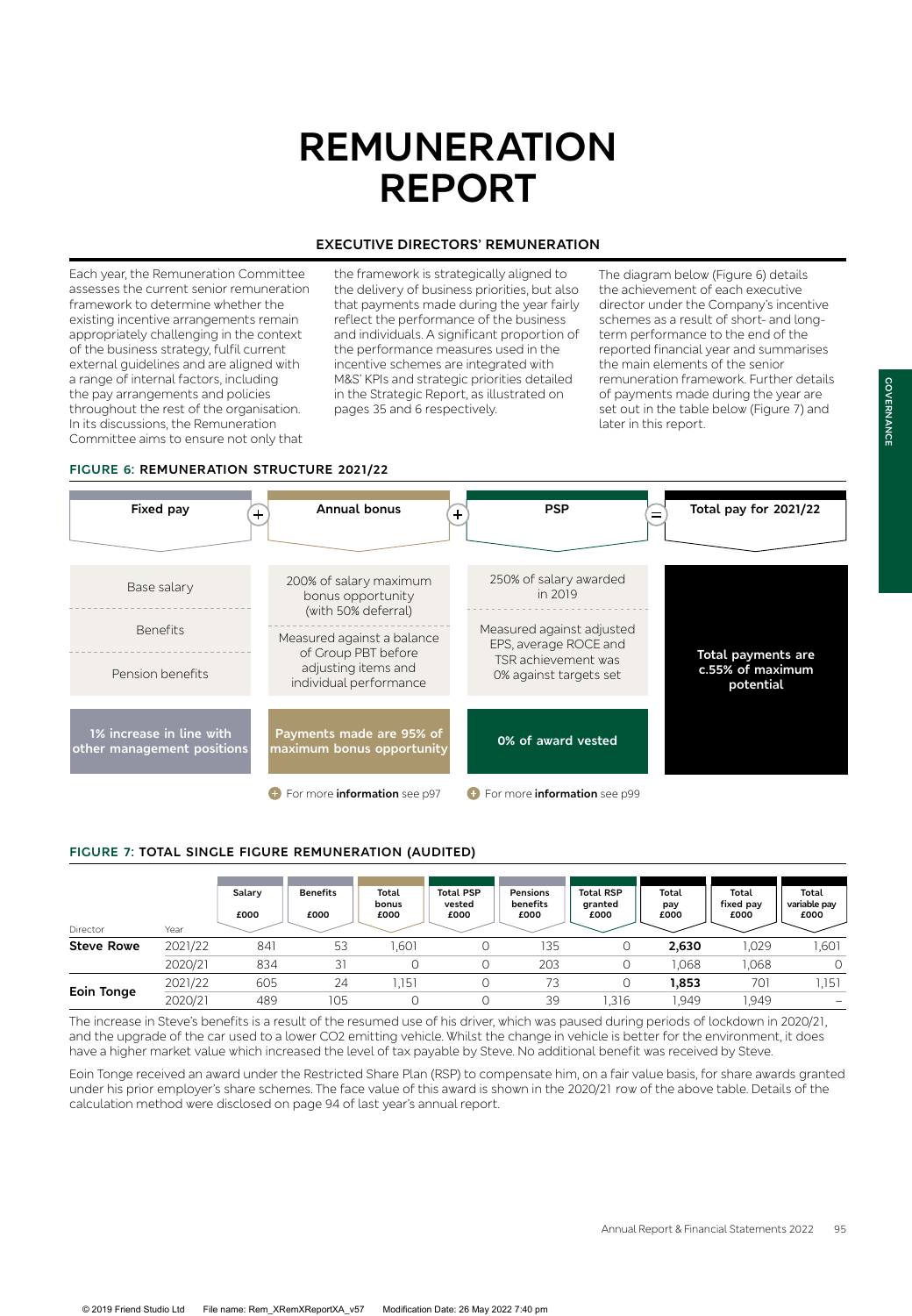### **SALARIES**

When reviewing salary levels, the Committee takes into account a number of internal and external factors, including Company performance during the year, external market data, historic increases made to the individual and, to ensure a consistent approach, the salary review principles applied to the rest of the organisation.

As detailed in last year's report, for salaries effective July 2021, in line with increases for management positions,

#### **FIGURE 8: SALARIES**

the Committee awarded Steve Rowe an increase of 1%, making his salary £842,845. Eoin Tonge also received a 1% salary increase, making his salary £606,000.

As set out on page 104 when Steve Rowe steps down from CEO on 25 May, Stuart Machin will become CEO, and his salary on appointment will be £800,000. On the same day, Katie Bickerstaffe will become Co-Chief Executive Officer on a salary of £750,000; Eoin Tonge will become Group

CFO & Chief Strategy Officer, and his salary will increase by 8.9% to £660,000.

The next annual salary review for the executive directors will be effective in July 2023.

The table below details the executive directors' salaries as at 2 April 2022 and salaries which will take effect from 25 May 2022.

|                      | 2022<br>£000 | as of 2 April<br>as of 25 May<br>2022<br>£000 | Change in<br>salary<br>% increase |
|----------------------|--------------|-----------------------------------------------|-----------------------------------|
| <b>Steve Rowe</b>    | 842.8        |                                               |                                   |
| <b>Eoin Tonge</b>    | 606.0        | 660.0                                         | 8.9%                              |
| <b>Stuart Machin</b> | N/A          | 800.0                                         | N/A                               |
| Katie Bickerstaffe   | N/A          | 750.0                                         | N/A                               |

#### **BENEFITS (AUDITED)**

The Remuneration Policy permits that each executive director may receive a car or cash allowance as well as being offered the benefit of a driver. During the year, in lieu of a car allowance, Steve Rowe received a car and the benefit of a driver. Eoin Tonge does not receive a car or cash allowance. As disclosed last year, to facilitate Eoin Tonge's recruitment and relocation, he was provided with travel and accommodation allowances. The taxable value of these benefits in kind was detailed in Figure 7 on the previous page.

In line with all other colleagues, executive directors receive life assurance, colleague

# **FIGURE 9: PENSION BENEFITS (AUDITED)**

discount and are eligible to participate in salary sacrifice schemes such as Cycle2Work.

# **PENSION BENEFITS (AUDITED)**

During the year, Steve Rowe received a cash payment in lieu of participation in an M&S pension scheme. As previously disclosed, he has agreed that his pension cash supplement be reduced to zero over a three-year period. For 2022/23, the CEO's total annual cash supplement will be reduced by one-third to £67,500 until Steve Rowe ceases employment with the business at the AGM on 5 July. Details of these future payments will be reflected in the single figure table in next year's report. Steve Rowe is a deferred member of the Marks & Spencer UK Pension Scheme. Details of the pension accrued during the year ended 2 April 2022 are shown in Figure 9 below.

Eoin Tonge is a member of the Your M&S Pension Savings Plan, as described on page 91. Eoin contributes 6% of his salary into the scheme, and the Company matches this with a 12% contribution. The value of the Company's contribution in the year is shown in Figure 7 on page 95. This is the maximum level of contribution offered by M&S and is consistent with the terms available to all other colleagues.

| <b>Steve Rowe</b><br>60 | 1646                                 |            | 0.5        |                        | 5.320                      |
|-------------------------|--------------------------------------|------------|------------|------------------------|----------------------------|
| age                     | £000                                 | £000       | £000       | £000                   | £000                       |
| retirement              | at year end                          | retirement | value      | inflation)             | pension                    |
|                         | Normal entitlement as value on early |            | in accrued | (net of                | accrued                    |
|                         | pension                              | Additional |            | Increase accrued value | of total                   |
|                         | Accrued                              |            |            |                        | Increase in Transfer value |
|                         |                                      |            |            |                        |                            |

The accrued pension entitlement is the deferred pension amount that Steve Rowe would receive at age 60 if he left the Company on 2 April 2022. All transfer values have been calculated on the basis of actuarial advice in accordance with the current Transfer Value Regulations. The transfer value of the accrued entitlement represents the value of the assets that the pension scheme would transfer to another pension provider on transferring the scheme's liability in respect of a director's pension benefits. It does not represent sums payable to a director and therefore cannot be added meaningfully to annual remuneration.

# **ANNUAL BONUS SCHEME 2021/22 (AUDITED)**

Annual performance for the year was measured against pre-determined Group PBT before adjusting items (PBT) (70%) and individual performance (30%) targets. PBT is used as a core bonus measure, as it is considered to be an important measure of overall performance and is consistent

with how business performance is assessed internally by the Board and Executive Committee.

Individual performance was measured against a scorecard of individual measures set against the areas of delivery of the transformation plan that were deemed

most critical to the future success of M&S. Individual performance was measured independently of PBT performance; no individual element could be earned until a threshold needed to secure payment under the corporate element was similarly achieved.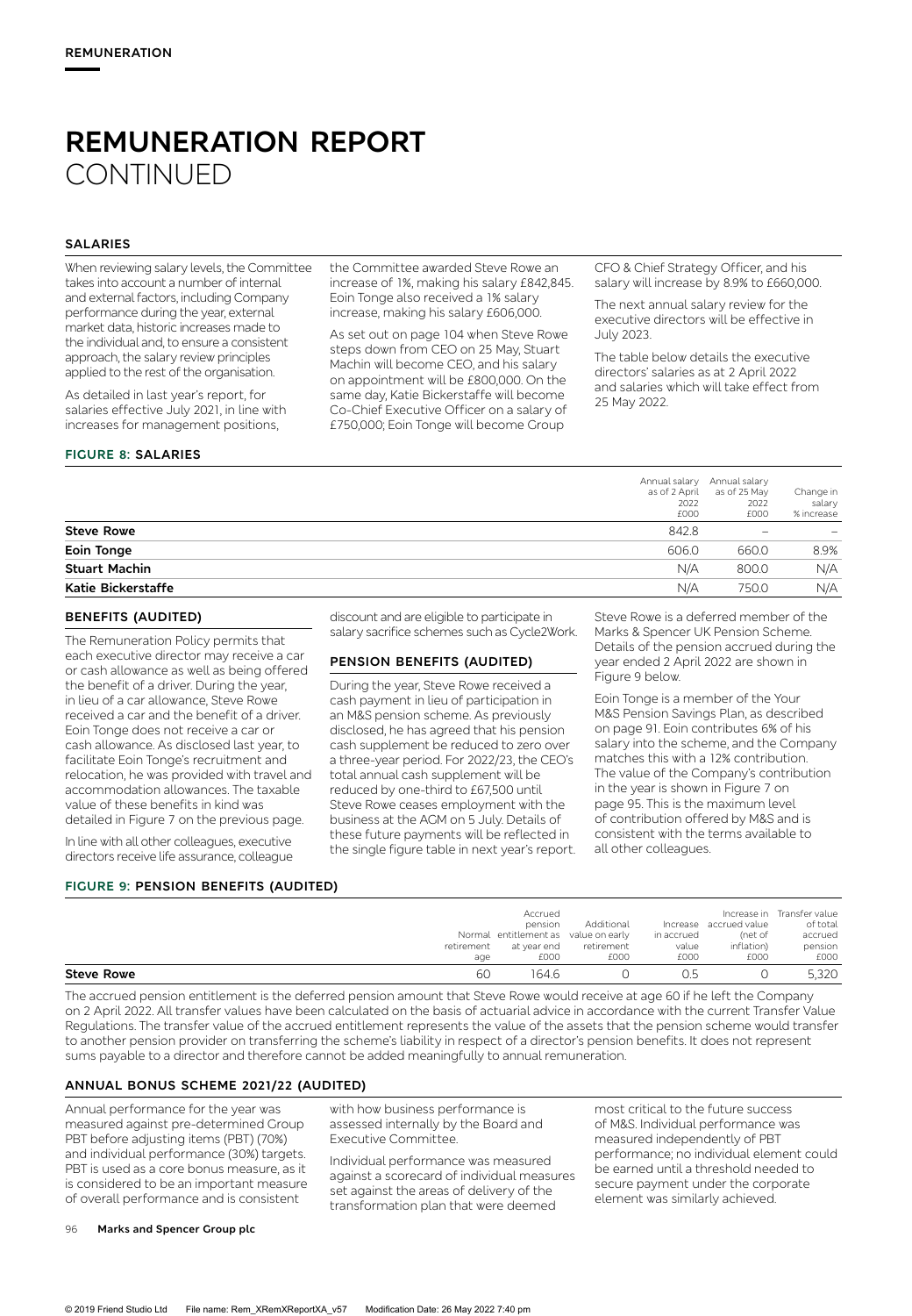# **ANNUAL BONUS SCHEME**

### **ANNUAL BONUS SCHEME 2021/22 (AUDITED)** CONTINUED

PBT outturn for the year was £522.9m, which was above the target set to trigger payments under both the corporate and individual elements of the scheme. As shown in Figure 11 below, the strong PBT performance during the year exceeding the maximum target set at the start of the year meaning that executive directors were awarded 100% of maximum opportunity under the corporate element of the scheme and c.83% of the maximum for individual performance. Total bonus achievement was 95% of opportunity.

When discussing the payments to executive directors, the Committee noted that under the terms of scheme, Steve would not technically be eligible for a payment due to being under notice before the payment date. However, the Committee considered his direct impact on delivering this first phase of transformation and his achievements against the individual objectives set for 2021/22. Given these and Steve's agreement to continue to support M&S beyond the end of his tenure, the Committee deemed it appropriate to apply their discretion and agree a bonus payment commensurate with his performance over the year.

The Committee reviewed achievement to ensure that total payments were appropriate in the context of several factors. These included M&S' overall financial performance, the outturn of individual objectives, and the level of bonus payable elsewhere in the business.

Figure 11 below sets out the Group PBT targets comprising 70% of awards and illustrates the extent to which each director achieved their four individual objectives. Total payments shown below directly correspond to the figure included in the single figure table on page 95.

#### **FIGURE 10: INDIVIDUAL OBJECTIVES (AUDITED)**

| <b>Director</b>   | Individual                                                                                                                                                                                                                                                                                                                                                                                                                                                                                                                                                                                                                                                                                                                                                                                                                                    |
|-------------------|-----------------------------------------------------------------------------------------------------------------------------------------------------------------------------------------------------------------------------------------------------------------------------------------------------------------------------------------------------------------------------------------------------------------------------------------------------------------------------------------------------------------------------------------------------------------------------------------------------------------------------------------------------------------------------------------------------------------------------------------------------------------------------------------------------------------------------------------------|
| <b>Steve Rowe</b> | Creation and implementation of revised Executive Committee structure and roles and the development of strong<br>succession plans.<br>Streamlined and sharpened the Executive Committee, creating a cohesive top team, supported by the CEO through coaching and<br>counselling. Supported the Board in the delivery of a strong succession plan, as demonstrated by the internal appointment of the<br>new leadership team.                                                                                                                                                                                                                                                                                                                                                                                                                   |
|                   | Delivery of the transformation programme in Clothing & Home.<br>Clothing & Home delivered sales growth of 3.8% vs 2019/20 with three consecutive quarters of underlying growth. Online sales grew<br>55.6% with strong growth throughout the year outperforming pure play peers and gaining 60bps of market share. Store sales declined<br>11.2% with performance continuing to be impacted by legacy High Street and City Centre stores which is being addressed through the<br>store renewal programme. Operating profit before adjusting items of £330.7m, compared to £224.0m in 2019/20 reflected the benefit<br>of sales growth combined with a much stronger full price sales mix. Brand strategy established and model refined, with third party<br>brands across Clothing & Home and Beauty generating c.£100m of orders in 2021/22. |
|                   | Reset the strategic relationship with Ocado regarding platform integration, data sharing, infrastructure and category strategy.<br>Significant improvement in working relationships with Ocado Group. Greater "omni-channel" joint working, with upcoming trials on data<br>sharing and category approaches. As expected 2021/22 saw a reduction in average basket size resulting in a decline in revenue,<br>however, Ocado substantially outperformed the online grocery market. M&S branded products consistently make up over 25% of<br>Ocado Retail's sales, generating substantial buying gains for both M&S Foods and Ocado Retail.                                                                                                                                                                                                    |
|                   | Revitalise Plan A.<br>Plan A has always been an important pillar within the M&S business, and this year saw a relaunch of a strengthened Plan A mission<br>providing new oversight, energy and momentum, and a singular focus on cutting the M&S carbon footprint by one third by 2025 and<br>to be fully net zero by 2040. Agreed a new £850m Revolving Credit Facility linked to the delivery of the net zero roadmap.                                                                                                                                                                                                                                                                                                                                                                                                                      |
| <b>Eoin Tonge</b> | Drive a focus on financial delivery of critical transformation strategies in Property and supply chain.<br>Stepped up the new store pipeline to enable a drive in rotation with c.15 new full line stores and a further 32 store closures in the<br>pipeline over the next three years with expectation that this will build further. Trials implemented to test an accelerated "close and<br>recapture" model delivered proof of concept, expanding possibilities around estate rotation capabilities. Strong results from recent<br>openings with sales averaging 11% above plan with payback at around 1.5 years (-44% against plan).                                                                                                                                                                                                      |
|                   | With regard to supply chain, Eoin played a key role in the resetting of the Gist relationship. Put a strong three-year plan in place for<br>Clothing & Home supply chain and successfully delivered in-store fulfilment.                                                                                                                                                                                                                                                                                                                                                                                                                                                                                                                                                                                                                      |
|                   | Design and deliver critical Group investment evaluation processes and models.<br>Further tightening of our capital discipline and appraisal processes. Delivered corporate development through purchase of<br>strategically identified businesses, such as Nobody's Child, The Sports Edit and our investment in the True investment fund.<br>Successfully integrated Jaeger into the M&S family.                                                                                                                                                                                                                                                                                                                                                                                                                                             |
|                   | Shape and strengthen the balance sheet.<br>Balance sheet strengthened with net debt down two-thirds from two years ago, through prudent cashflow management,<br>capex discipline and working capital initiatives. Critically renegotiated bank revolving credit facility.                                                                                                                                                                                                                                                                                                                                                                                                                                                                                                                                                                     |
|                   | Deliver step change in the control environment.<br>Improvement in all internal governance mechanisms including reporting to and engaging with the Audit Committee and<br>ESG Committee. New business model control framework put in place.                                                                                                                                                                                                                                                                                                                                                                                                                                                                                                                                                                                                    |

|                   |                    | <b>CORPORATE GROUP PBT (70%)</b> |             | INDIVIDUAL (30%)   | <b>TOTAL PAYMENT</b> |        |
|-------------------|--------------------|----------------------------------|-------------|--------------------|----------------------|--------|
|                   | Target/performance |                                  | Performance | Achievement        |                      |        |
| <b>Director</b>   | Min £315m          | Max £361m                        |             |                    | % of salary          | £000   |
| <b>Steve Rowe</b> | 100% of max bonus  |                                  |             | 83.3% of max bonus | 190%                 | £1,601 |
|                   |                    | £522.9m                          |             |                    |                      |        |
| Eoin Tonge        | 100% of max bonus  |                                  |             | 83.3% of max bonus | 190%                 | £1,151 |
|                   |                    | £522.9m                          |             |                    |                      |        |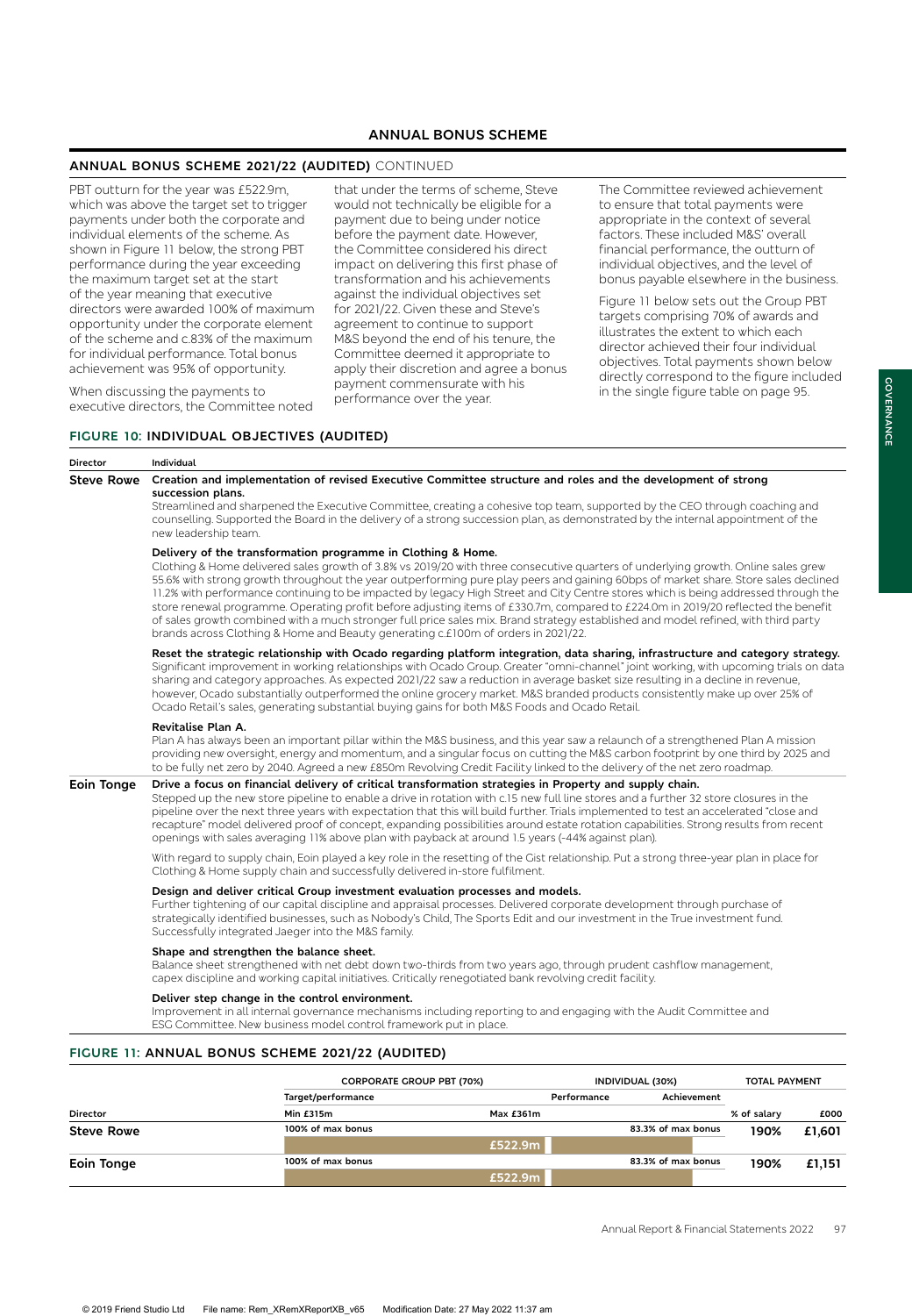#### **DEFERRED SHARE BONUS PLAN (AUDITED)**

Currently 50% of any bonus payment is compulsorily deferred into a conditional share award. These awards vest after three years, subject to continued employment as well as malus provisions. As the ABS did not operate in 2020/21, no share awards under the DSBP were made during the year. The table below provides the value of the share awards to be made in respect of the 2021/22 bonus. This value reflects half of the value shown for the 2021/22 bonus payments in the single figure table on page 95.

| <b>FIGURE 12:</b><br><b>DSBP AWARDS</b><br>IN RESPECT OF<br>2021/22 | award           | Face value<br>Basis of of award<br>fooo | End of<br>deferral<br>period |
|---------------------------------------------------------------------|-----------------|-----------------------------------------|------------------------------|
| <b>Steve Rowe</b>                                                   | bonus           |                                         | 50% of £800.7 30/6/2025      |
| <b>Eoin Tonge</b>                                                   | 50% of<br>bonus |                                         | £575.7 30/6/2025             |

#### **ANNUAL BONUS SCHEME** CONTINUED

#### **ANNUAL BONUS SCHEME FOR 2022/23**

During the year, the Committee reviewed the 2022/23 scheme, considering the accelerated Never the Same Again transformation programme together with bonus arrangements elsewhere in the business.

The Committee was satisfied that the structure of the ABS, as approved by shareholders at the 2020 AGM, remains appropriate. Subject to the achievement of stretching targets, set in line with the 2022/23 financial plan, the scheme provides for a competitive bonus opportunity with a strong focus on stretching PBT performance.

Executive directors are eligible to receive a bonus payment of up to 200% of salary.

Performance will be focused on Group PBT before adjusting items (PBT) (70%) with individual measures set against key areas of delivery of the transformation plan. Individual performance will again be measured independently of PBT performance; no individual element may be earned until a threshold level of PBT is achieved.

The remaining 30% of the bonus will be measured against a scorecard of individual objectives, identified as the measurable key priorities required to drive the continued transformation of M&S.

The performance targets for the 2022/23 scheme are deemed by the Board to be too commercially sensitive to disclose at this time, as they are not disclosed elsewhere in the report. Where possible, they will be disclosed in next year's report. The Committee, at its absolute discretion, may use its judgement to adjust outcomes to ensure that any payments made reflect overall business and individual performance during the year. Any discretion applied will be clearly disclosed and justified.

|                              | <b>CORPORATE TARGETS</b>             | <b>INDIVIDUAL OBJECTIVES</b>           |                                                                                                                                                                                                                                                                                                                                                                                                                                                                                           |  |  |
|------------------------------|--------------------------------------|----------------------------------------|-------------------------------------------------------------------------------------------------------------------------------------------------------------------------------------------------------------------------------------------------------------------------------------------------------------------------------------------------------------------------------------------------------------------------------------------------------------------------------------------|--|--|
|                              | Group PBT before adjusting items PBT | Scorecard of<br>individual<br>measures |                                                                                                                                                                                                                                                                                                                                                                                                                                                                                           |  |  |
| <b>Director</b>              | % bonus                              | % bonus                                | <b>Measures</b>                                                                                                                                                                                                                                                                                                                                                                                                                                                                           |  |  |
| <b>Stuart</b><br>Machin      | 70%                                  | 30%                                    | - Lead and develop a successful rhythm and effective ways of<br>working with new executive team. Leadership and governance of<br>Executive Committee.<br>- Implement a simplified and effective organisational structure.<br>- Evolve the Ocado Retail joint venture and strategic plan.<br>- Deliver the Food supply chain transformation.<br>- Deliver the Property store rotation and renewal programme.<br>- Create a high performing and engaged culture across the whole<br>of M&S. |  |  |
| Katie<br><b>Bickerstaffe</b> | 70%                                  | 30%                                    | - Deliver the MS2 and omni-channel strategy and performance.<br>- Improvement in Sparks active members, engagement, personalisation<br>and payment.<br>- Achieve International growth and strategy for India expansion.<br>- Deliver end to end clothing supply chain (phase 1).<br>- Deliver digital and data capability and put at the heart of the delivery<br>of the next phase of growth transformation.<br>- Clothing category management and effective ways of working.            |  |  |
| Eoin Tonge                   | 70%                                  | 30%                                    | - Continue to improve and strengthen the Group balance sheet.<br>- Implement a new energised control and risk framework<br>- Lead the strategic framework review for the next phase of<br>growth transformation<br>- Accelerate the Property store rotation programme.<br>- Lead the organisation productivity and efficiency initiatives.<br>- Deliver a step change in our sustainability plan and put at the<br>centre of our Brand and proposition.                                   |  |  |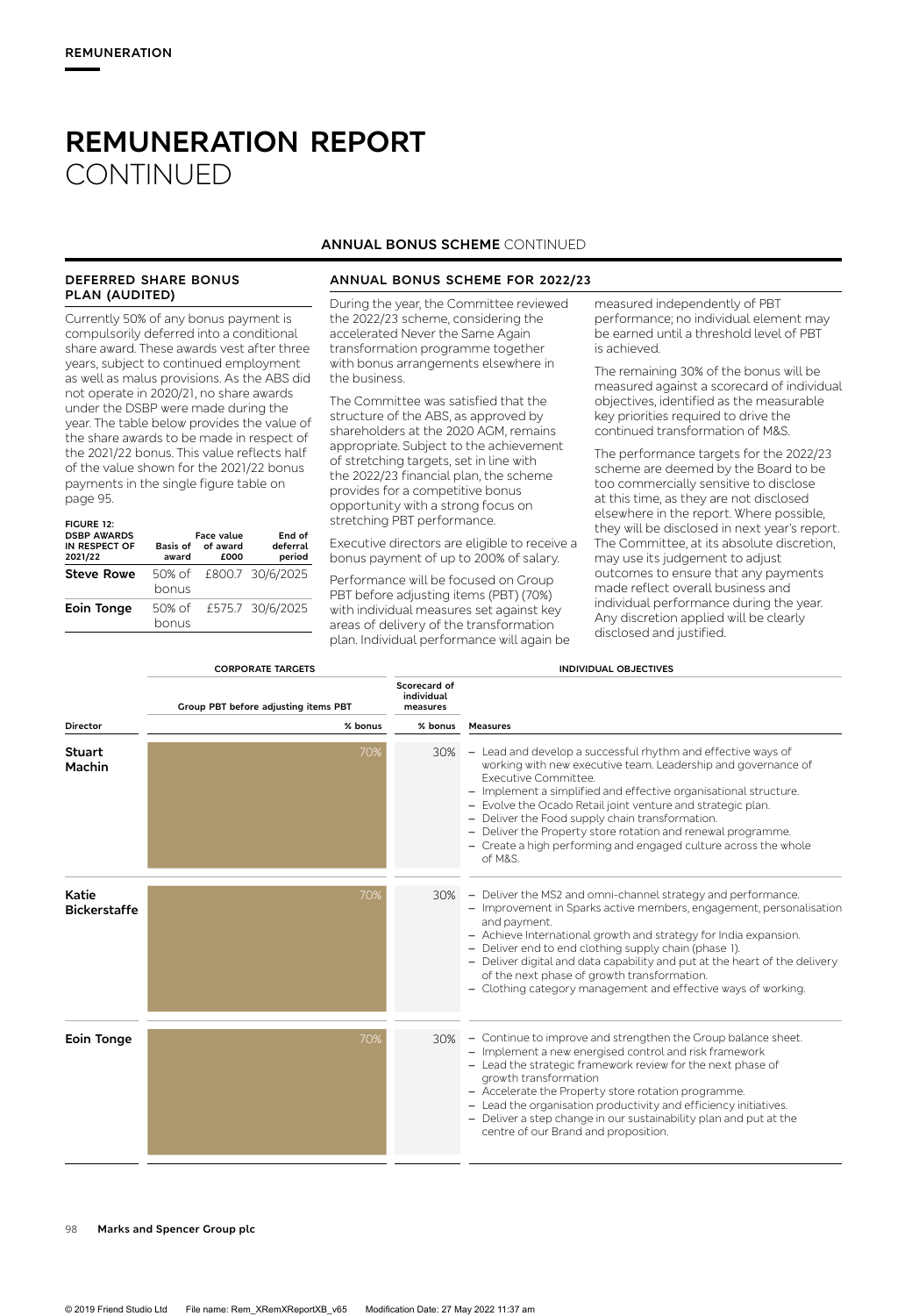#### **PSP AWARDS MADE IN 2021/22 (AUDITED)**

Ahead of grants being made, the Committee reviewed the long-term incentive framework at M&S, assessing the extent to which it remained suitable. After consideration, it was decided that the current structural arrangements remained appropriate, 20% of the 2021 PSP award would be based upon strategic transformation goals relevant to the achievement of the business strategy over the next three years and the remaining 80% of the award would be based on EPS (30%), ROCE (30%) and relative TSR (20%).

TSR is measured against a bespoke group of 13 companies taken from the FTSE 350 General and Food & Drug Retailers indices, reviewed prior to grant to ensure the constituents remained appropriately aligned to M&S' business operations and best reflected the value of shareholders'

investment in M&S over the respective performance period. These companies are listed in Figure 14.

In light of the return of share price to pre-pandemic levels, the Committee decided that it was appropriate for grant levels to return to 250% of salary for the 2021 PSP. In determining the size of the 2021 PSP awards, the Committee decided that as a result of the share price recovery over the last 12 months, fewer shares would be awarded than in 2020. The grant was made on 29 June 2021.

Having taken the decision to delay target setting, the Committee consulted with shareholders on the proposed targets and received support for the proposed targets. The strategic targets are deemed too commercially sensitive to disclose but will be reported at the time of vesting.

In line with policy, awards will vest three years after the date of grant, to the extent that the performance conditions are met, and must then be held for a further two years. Clawback provisions apply during this holding period. For financial measures, 20% of awards will vest for threshold performance, increasing to 100% on a straight-line basis between threshold and maximum performance. For strategic measures, no payment shall be made if the target is not achieved. This supports the Committee's view that delivery of these strategic measures is critical; payment for achievement below the target is not appropriate. Detailed targets can be seen in Figure 13.

### **FIGURE 13: PERFORMANCE CONDITIONS FOR PSP AWARDS MADE IN 2021/22 (AUDITED)**

|                             |           | <b>Details</b>                  |                       |
|-----------------------------|-----------|---------------------------------|-----------------------|
| 2021/22 award measures      | Weighting | Threshold                       | Maximum               |
| Adjusted EPS in 2023/24 (p) | 30%       | 15p                             | 24p                   |
| ROCE in 2023/24 (%)         | 30%       | 10.5%                           | 13.5%                 |
| Relative TSR                | 20%       |                                 | Median Upper quartile |
| Strategic measures          | 20%       | M&S.com growth                  |                       |
|                             |           | Food like-for-like sales        |                       |
|                             |           | Store staff cost to sales ratio |                       |

#### **FIGURE 14: TSR COMPARATOR GROUP 2021/22 AWARDS**

| ASOS                    | Dunelm Group             | J Sainsbury   | Next           | Wm Morrisons |
|-------------------------|--------------------------|---------------|----------------|--------------|
| <b>B&amp;M European</b> | <b>Frasers</b>           | Kingfisher    | Tesco          |              |
| Dixons Carphone         | <b>JD Sports Fashion</b> | N Brown Group | <b>WHSmith</b> |              |

#### **FIGURE 15: PSP AWARDS MADE IN 2021/22 (AUDITED)**

|                   | <b>Basis of award</b><br>% of salary | <b>Threshold</b><br>level of<br>vesting | Face value<br>of award<br>£000 | End of<br>performance<br>period | Vesting date |
|-------------------|--------------------------------------|-----------------------------------------|--------------------------------|---------------------------------|--------------|
| <b>Steve Rowe</b> | 250%                                 | 20%                                     | 2.086                          | 01/04/2024                      | 29/06/2024   |
| Eoin Tonge        | 250%                                 | 20%                                     | .500                           | 01/04/2024                      | 29/06/2024   |
|                   |                                      |                                         |                                |                                 |              |

PSP grants were made as a conditional share award. When calculating the face value of awards to be granted, the number of shares awarded was multiplied by the average mid-market share price on the five dealing days prior to the date of grant. For the 2021 award, the share price was calculated as £1.5267, being the average share price between 22 June 2021 and 28 June 2021.

#### **FIGURE 16: PSP AWARDS VESTING IN 2021/22 (AUDITED)**

For directors in receipt of PSP awards granted in 2019, the awards will vest in June 2022 based on three-year performance over the period to 2 April 2022. Performance has been assessed and it has been determined that 0% of the total award will vest. The Committee

reviewed this level of vesting against the wider business performance of the period and determined this level of payment was appropriate; no discretion was applied for either share price movements or formulaic vesting outcomes.

Details of performance against the specific targets set are shown in the table overleaf.

The total vesting values shown in Figure 17 directly correspond to the figure included in the single figure table on page 95.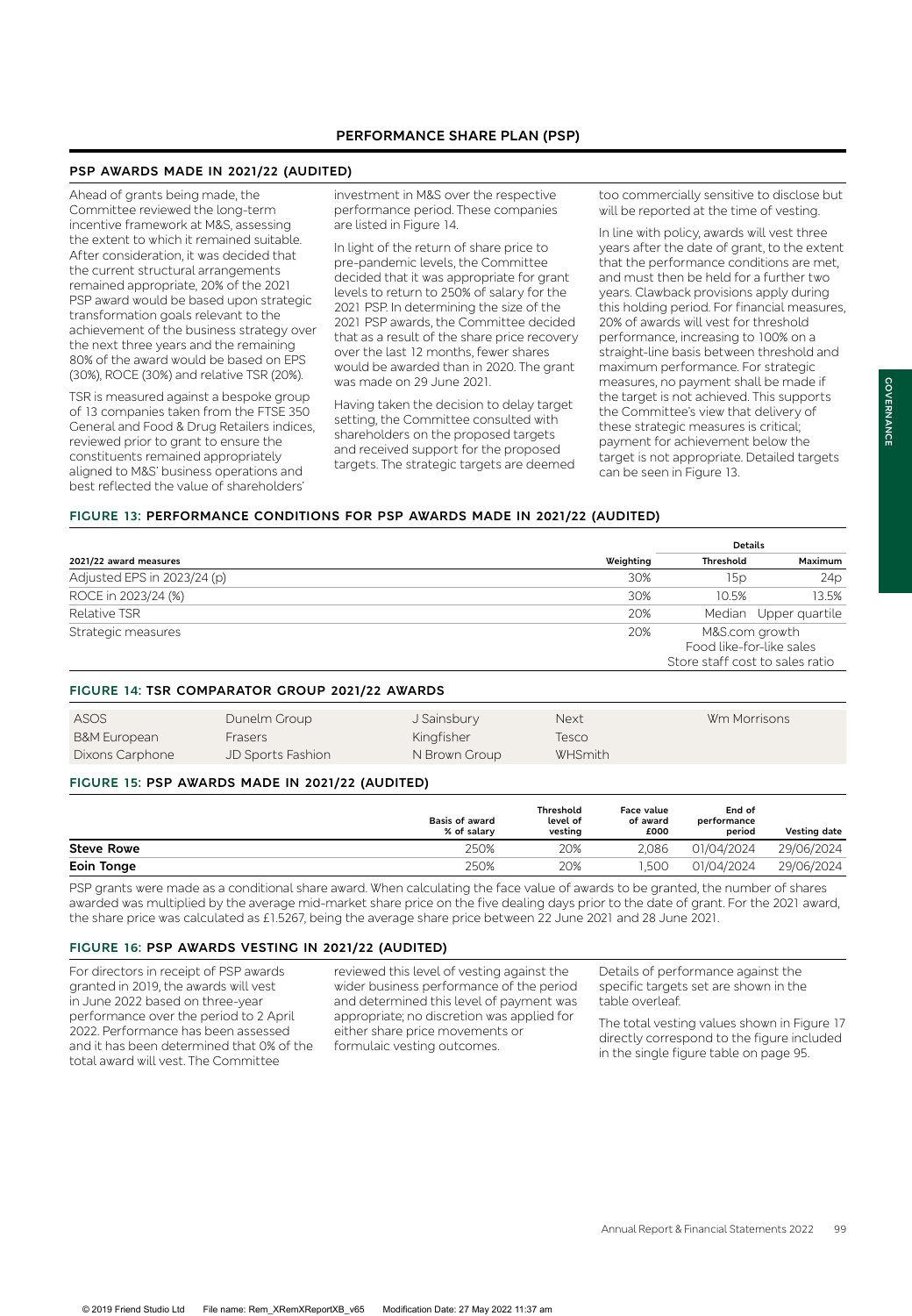### **PERFORMANCE SHARE PLAN (PSP)** CONTINUED

|                                | Adjusted EPS in<br>2021/22<br>(p) | Average ROCE<br>(2019/20-2021/22)<br>(%) | <b>TSR</b>          |                                    |
|--------------------------------|-----------------------------------|------------------------------------------|---------------------|------------------------------------|
|                                |                                   |                                          |                     | <b>Total vesting</b><br>% of award |
| 2019/20 award                  | 1/3 of award                      | 1/3 of award                             | 1/3 of award        |                                    |
| Threshold performance          | 22.7                              | 10.2                                     | Median              |                                    |
| Maximum performance            | 28.5                              |                                          | 12.7 Upper quartile |                                    |
| Actual performance achieved    | 21.7p                             |                                          | 8.7% Below median   |                                    |
| Percentage of maximum achieved | 0%                                | $O\%$                                    | 0%                  | 0%                                 |

The targets outlined above are stated on a post-IFRS 16 basis and include adjustments that have been made for the impact of the investment in Ocado Retail Limited. The original targets were EPS 24.0p-31.0p and ROCE 13.0%-17.0%. For threshold performance 20% of the 2019/20 award would have vested, increasing to 100% on a straight-line basis between threshold and maximum performance.

#### **FIGURE 17: VESTING VALUE OF AWARDS VESTING IN 2021/22 (AUDITED)**

|            | On grant                                                             |                        | At the end of performance period (2 April 2022)                                  |                             |                             |                                         |                                   |
|------------|----------------------------------------------------------------------|------------------------|----------------------------------------------------------------------------------|-----------------------------|-----------------------------|-----------------------------------------|-----------------------------------|
|            | Number<br>of shares<br>granted (incl.<br>rights issue<br>adjustment) | % of salary<br>granted | <b>Dividend</b><br>equivalents<br>accrued<br>during the<br>performance<br>period | Number of<br>shares vesting | Number of<br>shares lapsing | Impact of<br>share price<br>performance | Total vesting<br>of award<br>£000 |
| Steve Rowe | 983.801                                                              | 250%                   | 51.437                                                                           |                             | ,035,238                    |                                         | £0 <sub>k</sub>                   |

Dividend equivalents accrued during the performance period have been included in the table above.

#### **PSP AWARDS TO BE MADE IN 2022/23**

During the year, the Committee reviewed the long-term incentive framework at M&S, assessing the extent to which it remained suitable. While the 2022 PSP will maintain the measures used for the 2021 PSP awards (30% adjusted EPS, 30% ROCE, 20% relative TSR and 20% strategic measures), the EPS and ROCE targets have been increased from those seen in awards from previous years.

In making this decision, the Committee was mindful of the need to ensure that M&S' PSP motivates senior leaders to drive the required transformation to secure M&S' long-term success while balancing shareholder interests. Overall, the Committee believes that these PSP targets are appropriately stretching in the context of the business and analyst expectations and remain equally challenging as those set at the start of the performance period for previous awards.

TSR will once again be measured against a bespoke group of companies taken from the FTSE 350 General and Food & Drug Retailers indices. The existing group of 13 companies, as detailed in Figure 14, was thoroughly reviewed to ensure the constituents remained appropriate and aligned to M&S' business operations. This review resulted in the removal of Wm Morrisons, as it is no longer listed on the FTSE. The revised TSR comparator group of 12 companies can be found in Figure 19.

Following a debate on M&S' share price performance since the 2020/21 PSP was awarded in June 2021, a grant of 250% of salary was approved for the 2022 PSP. The Committee will review and reconfirm this decision immediately prior to grant to ensure this remains appropriate.

Performance will be measured as shown in Figure 18 below, with 20% of awards vesting for threshold performance and 100% for maximum.

### **FIGURE 18: PERFORMANCE CONDITIONS FOR PSP AWARDS TO BE MADE IN 2022/23**

|                             |           | <b>Details</b>                  |                                            |  |
|-----------------------------|-----------|---------------------------------|--------------------------------------------|--|
| 2022/23 award measures      | Weighting | Threshold                       | Maximum                                    |  |
| Adjusted EPS in 2024/25 (p) | 30%       | 18p                             | 27 <sub>p</sub>                            |  |
| ROCE in 2024/25 (%)         | 30%       | 11.5%                           | 14.0%                                      |  |
| Relative TSR                | 20%       |                                 | Median Upper quartile                      |  |
| Strategic measures          | 20%       | Store staff cost to sales ratio | M&S.com growth<br>Food like-for-like sales |  |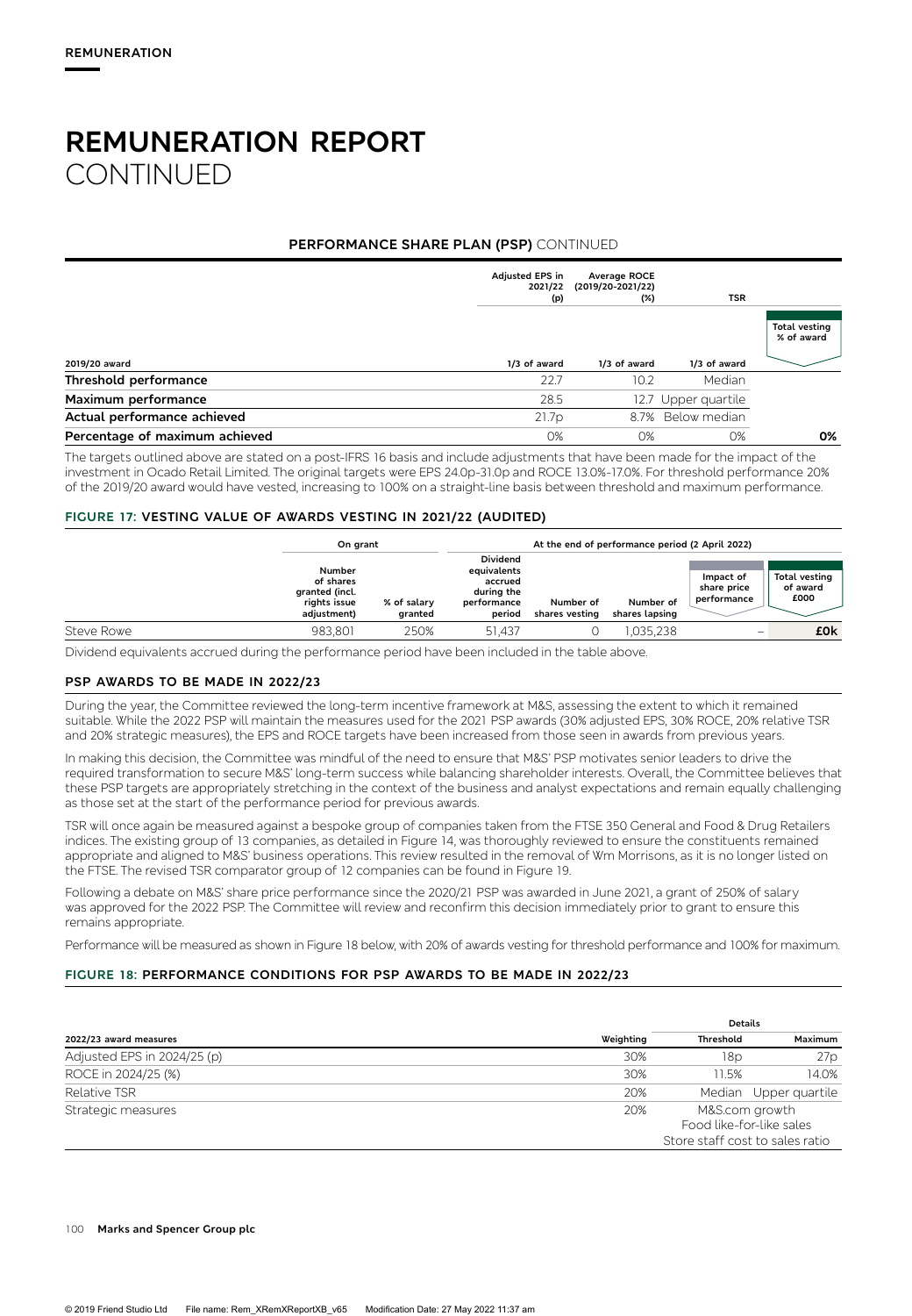# **PERFORMANCE SHARE PLAN (PSP)** CONTINUED

#### **FIGURE 19: TSR COMPARATOR GROUP 2022/23 AWARD**

| ASOS                                     | Dunelm Group      | J Sainsbury   | <b>Next</b> |  |
|------------------------------------------|-------------------|---------------|-------------|--|
| B&M European                             | <b>Frasers</b>    | Kingfisher    | Tesco       |  |
| Dixons Carphone                          | JD Sports Fashion | N Brown Group | WHSmith     |  |
| <b>EXECUTIVE DIRECTORS' REMUNERATION</b> |                   |               |             |  |

# **FIGURE 20: DIRECTORS' SHAREHOLDINGS (AUDITED)**

The table below sets out the total number of shares held by each executive director serving on the Board during the period to 2 April 2022. Shares owned outright include those held by connected persons.

There have been no changes in the current directors' interests in shares or options granted by the Company and its subsidiaries between the end of the financial year and 24 May 2022. No director had an interest in any of the Company's subsidiaries at the statutory end of the year.

|                   |                                 | Unvested                          |                                      |                          |
|-------------------|---------------------------------|-----------------------------------|--------------------------------------|--------------------------|
|                   |                                 | With<br>performance<br>conditions | Without<br>performance<br>conditions | Vested                   |
|                   | <b>Shares owned</b><br>outriaht | Performance<br>Share Plan         | <b>Restricted Share</b><br>Plan      | unexercised<br>options   |
| <b>Steve Rowe</b> | 562,662                         | 3,861,479                         |                                      |                          |
| Eoin Tonge        | 277.999                         | 2,032,049                         | 789,252                              | $\overline{\phantom{0}}$ |

#### **FIGURE 21: SHAREHOLDING REQUIREMENTS INCLUDING POST-CESSATION (AUDITED)**

All executive directors are required to build shares equivalent in value to a minimum percentage of their salary within a five-year period from their appointment date. For the CEO, this requirement is 250% of salary and for other executive directors the requirement is 200% of salary. A similar requirement of 100% of salary currently applies to members of the Executive Committee below Board level.

The chart below shows the extent to which each executive director has met their target shareholding as at 2 April 2022. For Steve Rowe, his 250% shareholding requirement is measured from the date he was appointed CEO. Although the respective target has not yet been achieved, the Committee is satisfied that no shares granted or held have been sold by either the CEO or his related parties and that the CEO's interests remain strongly aligned with shareholders.

For the purposes of the requirements, the net number of unvested share awards not subject to performance conditions is included and is reflected in the chart below. The Committee continues to keep shareholding requirement guidelines and actual director shareholdings under review and will take appropriate action should it feel this is necessary.

To support the Committee's intention to drive long-term, sustainable decision-making for the benefit of M&S and our shareholders and in line with the 2018 UK Corporate Governance Code changes and the Investment Association's updated guidelines, in 2020 the Committee approved the extension of shareholding guidelines to beyond the time at which an executive director leaves M&S. Directors are required to maintain their minimum shareholding requirement, or, if their level of shareholding is below this, their actual shareholding, for two years after leaving M&S. For the avoidance of doubt, the Committee has approved all vesting awards from 2020 grants onwards to be held in a nominee vehicle to ensure the successful operation of this policy.

For the purposes of this calculation, an average share price is used to reduce the impact of share price volatility on the results. The average share price for the year was £1.809, with resultant shareholdings illustrated in the chart below.

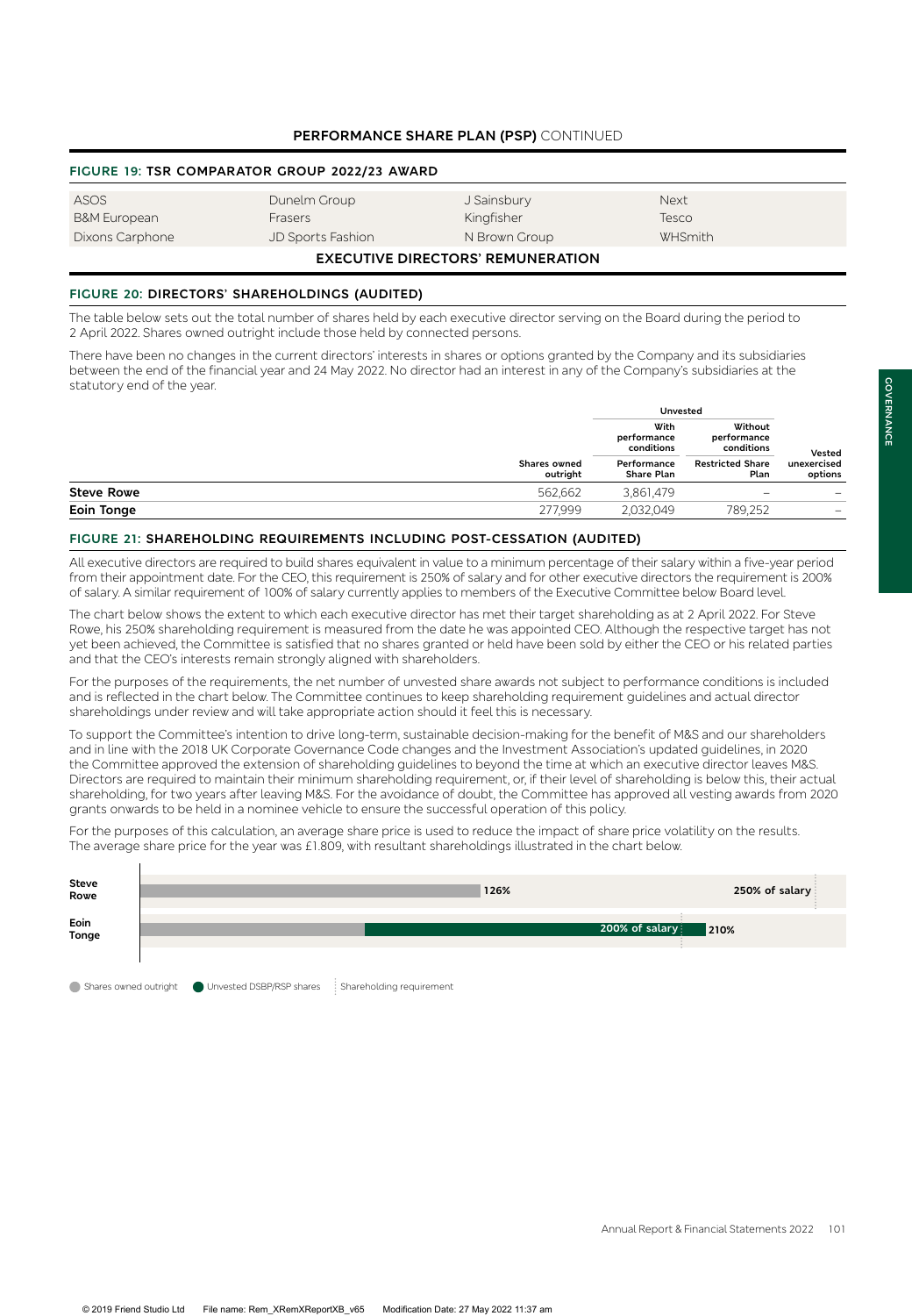#### **EXECUTIVE DIRECTORS' REMUNERATION** CONTINUED

#### **EMPLOYEE SHARE SCHEMES**

#### **ALL-EMPLOYEE SHARE SCHEMES (AUDITED)** Executive directors may participate in **DILUTION OF SHARE CAPITAL BY EMPLOYEE SHARE PLANS**  Awards granted under the Company's **FIGURE 22: All share plans**

ShareSave, the Company's save as you earn (SAYE) scheme, and ShareBuy, the Company's share incentive plan, on the same basis as all other eligible colleagues. Further details of the schemes are set out in note 13 of the financial statements on pages 154 to 156.

SAYE scheme and discretionary share plan can be met by the issue of new shares when the options are exercised or through market purchase shares.

The Company monitors the number of shares issued under these schemes and their impact on dilution limits. The Company's usage of shares compared with the dilution limits set by the Investment Association in respect of all share plans (10% in any rolling 10-year period) and executive share plans (5% in any rolling 10-year period) as at 2 April 2022 is shown in Figure 22 and 23:



**FIGURE 23: Executive share plans**



#### **FIGURE 24: EXECUTIVE DIRECTORS' INTERESTS IN THE COMPANY'S SHARE SCHEMES (AUDITED)**

|                           | Maximum<br>receivable at<br>3 April 2021 | Awarded during<br>the year | <b>Exercised during</b><br>the year | Lapsed during<br>the year | <b>Dividend</b><br>equivalents<br>accrued | <b>Maximum</b><br>receivable at<br>2 April 2022 |
|---------------------------|------------------------------------------|----------------------------|-------------------------------------|---------------------------|-------------------------------------------|-------------------------------------------------|
| <b>Steve Rowe</b>         |                                          |                            |                                     |                           |                                           |                                                 |
| Performance Share Plan    | 3,228,450                                | 1,366,509                  | $\overline{\phantom{0}}$            | 733,480                   | $\overline{\phantom{0}}$                  | 3,861,479                                       |
| Deferred Share Bonus Plan |                                          | $\overline{\phantom{0}}$   | $\overline{\phantom{m}}$            | $\overline{\phantom{m}}$  | $\overline{\phantom{0}}$                  |                                                 |
| SAYE                      | 21,951                                   |                            | $\overline{\phantom{m}}$            | $\overline{\phantom{m}}$  | $\overline{\phantom{0}}$                  | 21,951                                          |
| <b>Total</b>              | 3,250,401                                | 1,366,509                  |                                     | 733,480                   |                                           | 3,883,430                                       |
| <b>Eoin Tonge</b>         |                                          |                            |                                     |                           |                                           |                                                 |
| Performance Share Plan    | 1,049,538                                | 982,511                    |                                     |                           | $\overline{\phantom{0}}$                  | 2,032,049                                       |
| Restricted Share Plan     | 789,252                                  |                            |                                     |                           | $\overline{\phantom{0}}$                  | 789,252                                         |
| <b>SAYE</b>               | 21,951                                   | -                          | $\overline{\phantom{m}}$            | $\overline{\phantom{m}}$  | $\overline{\phantom{0}}$                  | 21,951                                          |
| <b>Total</b>              | 1,860,741                                | 982,511                    | $\overline{\phantom{0}}$            | $\overline{\phantom{m}}$  | $\qquad \qquad -$                         | 2,843,252                                       |

The market price of the shares at the end of the financial year was £1.5795; the highest and lowest share prices during the financial year were £2.5690 and £1.3155 respectively.

Figure 25 shows the time horizons of outstanding discretionary share awards (including dividend equivalent shares accrued during the performance period) for all directors serving on the Board during the year.

#### **FIGURE 25: VESTING SCHEDULE OF EXECUTIVE DIRECTORS' OUTSTANDING DISCRETIONARY SHARE AWARDS**

|                   |                        | Maximum<br>receivable at<br>2 April 2022<br>(all discretionary<br>schemes) | 2022/23               |                          | 2023/24               |                          | 2024/25               |        |
|-------------------|------------------------|----------------------------------------------------------------------------|-----------------------|--------------------------|-----------------------|--------------------------|-----------------------|--------|
|                   |                        |                                                                            | Maximum<br>receivable | Lapsed                   | Maximum<br>receivable | Lapsed                   | Maximum<br>receivable | Lapsed |
| <b>Steve Rowe</b> | Performance Share Plan | 3,861,479                                                                  |                       | $-1,035,238$             | 1.459.732             | $\overline{\phantom{0}}$ | 1.366.509             |        |
| Eoin Tonge        | Performance Share Plan | 2,032,049                                                                  |                       | $\overline{\phantom{0}}$ | 1,049,538             |                          | 982.511               |        |
|                   | Restricted Share Plan  | 789,252                                                                    | 526.168               |                          | 263.084               |                          |                       |        |

As reported on page 99, the 2019 PSP awards included within the totals shown in Figure 25 will vest at 0% in June 2022. This has been reflected above in the 2022/23 Lapsed column.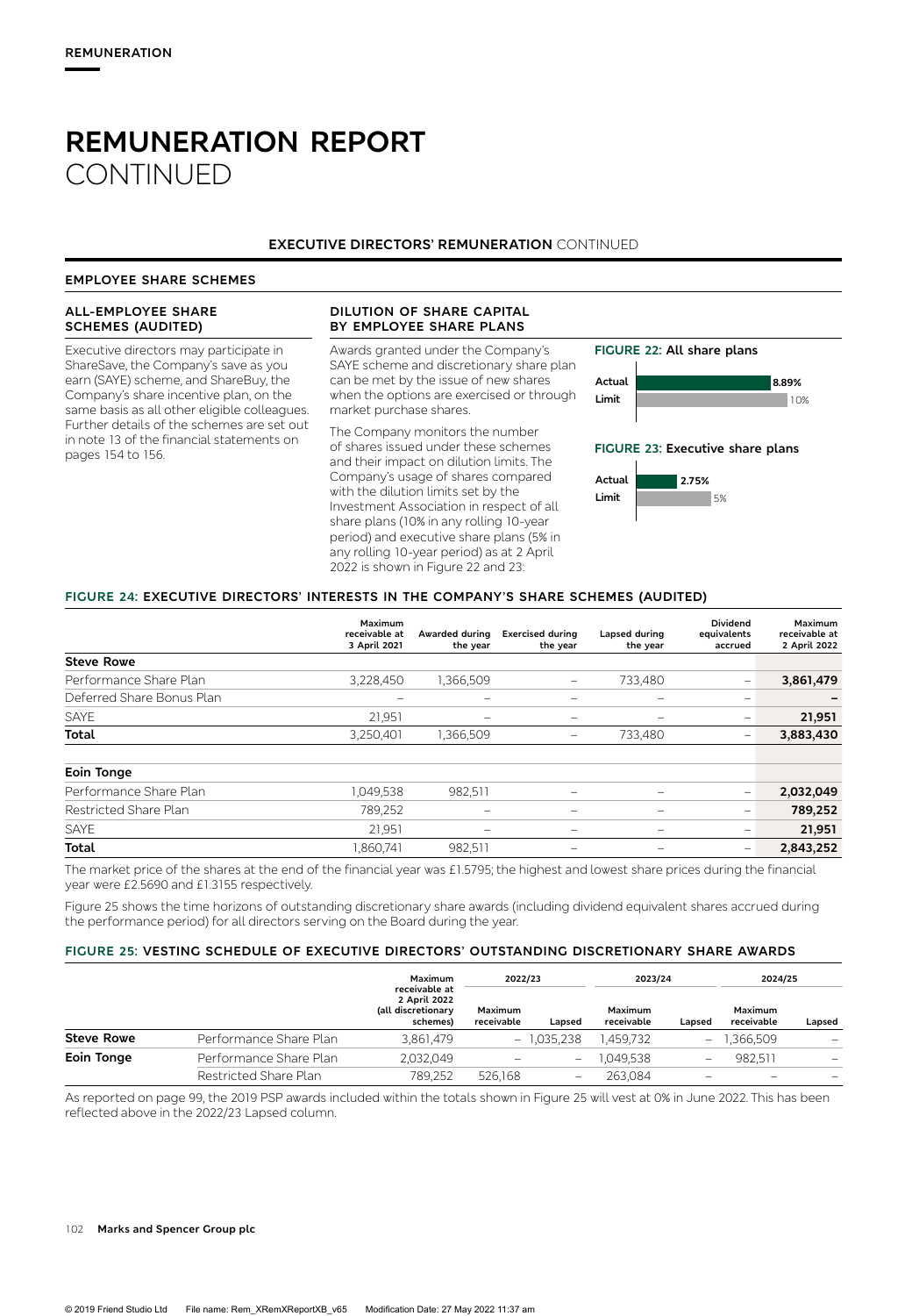#### **EXECUTIVE DIRECTORS' REMUNERATION** CONTINUED

### **FIGURE 26: PERFORMANCE AND CEO REMUNERATION COMPARISON**

This graph illustrates the Company's performance against the FTSE 100 over the past 10 years. While M&S is not currently a constituent of the FTSE 100 Index, the Committee feels that this remains the most appropriate comparator. The calculation of TSR is in accordance with the relevant remuneration regulations. The table below the TSR chart sets out the remuneration data for directors undertaking the role of CEO during each of the last 10 financial years.



| CEO single                  | Steve Rowe   | $\overline{\phantom{a}}$ | $\overline{\phantom{a}}$ |        | $\overline{\phantom{a}}$ | .642            | .123                     | ,517                     | .205   | 1.068 | 2,630 |
|-----------------------------|--------------|--------------------------|--------------------------|--------|--------------------------|-----------------|--------------------------|--------------------------|--------|-------|-------|
| figure (£000)               | Marc Bolland | 2.142                    | .568                     | 2.095  | 2.015                    | $\qquad \qquad$ | $\overline{\phantom{a}}$ | $\overline{\phantom{a}}$ |        |       |       |
| Annual bonus                | Steve Rowe   | $\qquad \qquad$          | $\overline{\phantom{a}}$ |        | $\overline{\phantom{a}}$ | 36.98%          | 0.00%                    | 0.00%                    | 0.00%  | 0.00% | 95.0% |
| payment                     |              |                          |                          |        |                          |                 |                          |                          |        |       |       |
| (% of maximum) Marc Bolland |              | 42.50%                   | 0.00%                    | 30.55% | 31.90%                   | -               | $\overline{\phantom{a}}$ | -                        |        |       |       |
| PSP vesting                 | Steve Rowe   | $\overline{\phantom{a}}$ |                          |        | $\overline{\phantom{a}}$ | 0.00%           | 8.20%                    | 34.0%                    | 11.20% | 0.00% | 0.00% |
| (% of maximum) Marc Bolland |              | 00.00%                   | 7.60%                    | 4.70%  | 4.80%                    |                 | $\overline{\phantom{a}}$ |                          |        |       |       |

#### **FIGURE 27: PERCENTAGE CHANGE IN DIRECTORS' REMUNERATION**

|                                |                                 | % change 2020/21-2021/22 |              |                                 | % change 2019/2020-2020/21 |              |  |  |
|--------------------------------|---------------------------------|--------------------------|--------------|---------------------------------|----------------------------|--------------|--|--|
|                                | 2020/21<br>Base salary/<br>fees | <b>Benefits</b>          | Annual bonus | 2019/20<br>Base salary/<br>fees | <b>Benefits</b>            | Annual bonus |  |  |
| <b>Steve Rowe</b>              | 1%                              | $-20%$                   | 100%         | 0%                              | $-36.8%$                   |              |  |  |
| Eoin Tonge                     | 1%                              | $-33%$                   | 100%         | 0%                              |                            |              |  |  |
| Archie Norman                  | 1%                              | 200%                     | N/A          | 0%                              | $-74%$                     | N/A          |  |  |
| Andy Halford                   | 1%                              | 100%                     | N/A          | 0%                              | 0%                         | N/A          |  |  |
| Andrew Fisher                  | 1%                              | 100%                     | N/A          | 0%                              | $-100%$                    | N/A          |  |  |
| Justin King                    | 1%                              | $-100%$                  | N/A          | 0%                              | 100%                       | N/A          |  |  |
| Tamara Ingram                  | 1%                              |                          | N/A          | $O\%$                           |                            | N/A          |  |  |
| Sapna Sood                     | 1%                              |                          | N/A          | 0%                              |                            | N/A          |  |  |
| Evelyn Bourke                  | 1%                              | 100%                     | N/A          | N/A                             | N/A                        | N/A          |  |  |
| Fiona Dawson                   | 1%                              |                          | N/A          | N/A                             | N/A                        | N/A          |  |  |
| UK colleagues<br>(average FTE) | 2%                              | 0%                       | 100%         | $O\%$                           | $O\%$                      |              |  |  |

The table sets out the annual percentage change in salary, benefits and bonus for each director compared with that of the average full-time equivalent total reward for all UK colleagues.

For non-executive directors, benefits comprise taxable expense reimbursements relating to travel, accommodation and subsistence in connection with the attendance at Board and Committee meetings during the year. The change in the taxable benefits is a result of Covid-19 travel restrictions easing and not a change in the benefits policy.

#### **FIGURE 28: RELATIVE IMPORTANCE OF SPEND ON PAY**

The table opposite illustrates the Company's expenditure on pay in comparison with profits before tax and distributions to shareholders by way of dividend payments and share buyback. Total colleague pay is the total pay for all Group colleagues. Group PBT before adjusting items has been used as a comparison, as this is the key financial metric that the Board considers when assessing Company performance.

|                                  | 2020/21<br>£m | 2021/22<br>£m | % change |
|----------------------------------|---------------|---------------|----------|
| Total colleague pay              | 1.463.7       | 1.487.5       | '.6%     |
| Total returns to shareholders    | Nil           | <b>Nil</b>    |          |
| Group PBT before adjusting items | 416           | 522.9         | '.257%   |

Group PBT before adjusting items as disclosed on page 86.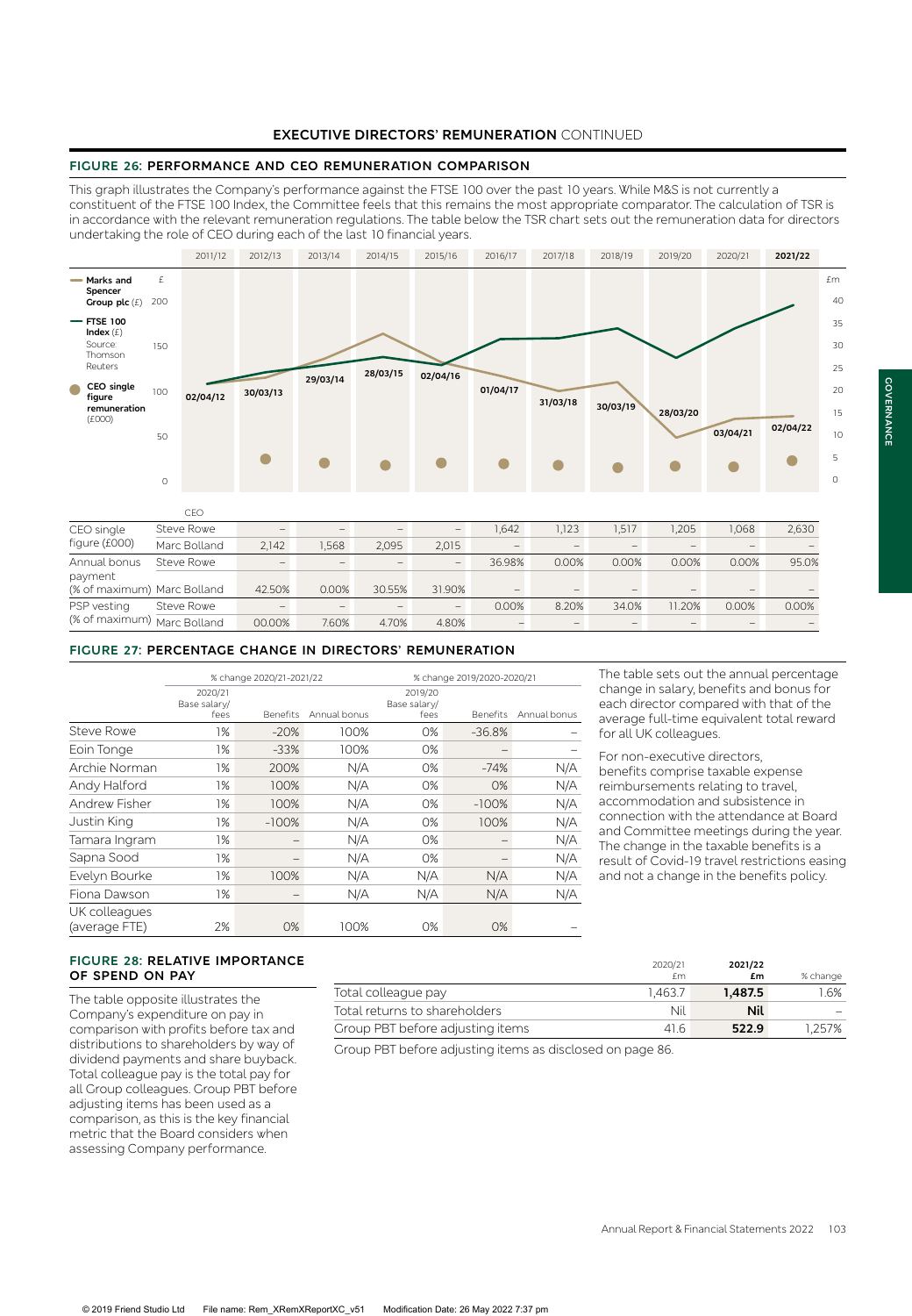# **EXECUTIVE DIRECTORS' REMUNERATION** CONTINUED

#### **FIGURE 29: SERVICE AGREEMENTS**

| In line with our policy, directors have<br>rolling contracts which may be terminated |                   | Date of<br>appointment | Notice period      |
|--------------------------------------------------------------------------------------|-------------------|------------------------|--------------------|
| by the Company giving 12 months' notice                                              | <b>Steve Rowe</b> | 02/04/2016             | 12 months/6 months |
| or the director giving six months' notice.                                           | Eoin Tonge        | 08/06/2020             | 12 months/6 months |

As announced on 10 March 2022, Steve Rowe will stand down from the Board after the preliminary results on 25 May and will cease full-time employment with M&S at the AGM on 5 July. In view of his wisdom and formidable knowledge of the business, he has agreed to remain as an adviser to the new leadership for up to 12 months. The terms of his remuneration upon leaving are in line with the approved Termination Policy. Steve is contractually entitled to receive a salary, and benefits, by way of phased monthly payments

**PAYMENTS FOR THE LOSS OF OFFICE (audited)**

#### **CHANGES TO EXECUTIVE MEMBERSHIP OF THE BOARD DURING 2021/22**

#### **DIRECTORS APPOINTED TO THE BOARD**

As announced on 10 March 2022, Stuart Machin will join the Board on 25 May 2022 as CEO. His basic annual salary is £800,000. Stuart's incentive arrangements are aligned with our Remuneration Policy, as summarised on page 91.

It was announced on the same day that Katie Bickerstaffe, having previously served as a non-executive director, will rejoin the Board on 25 May 2022 as Co-Chief Executive. Her basic annual salary is £750,000. Katie's incentive arrangements are aligned with our Remuneration Policy on page 91.

#### **EXTERNAL APPOINTMENTS**

The Company recognises that executive directors may be invited to become non-executive directors of other

companies, and that these appointments can broaden their knowledge and experience to the benefit of the Company. from 6 July 2022 to 5 July 2023, subject to mitigation.

The Committee determined good leaver treatment in line with the plan rules, and therefore his unvested conditional shares awarded under the 2020 and 2021 PSP will be time pro-rated to 5 July 2022. As detailed earlier in the report, the PSP awards granted in 2019 vested in June 2022 at 0%, resulting in the award lapsing in full.

#### **PAYMENTS TO PAST DIRECTORS (audited)**

There were no payments made to past directors during the period.

The Policy is for the individual director to retain any fee. No executive directors held an external appointment during 2021/22.

# **FIGURE 30: NON-EXECUTIVE DIRECTORS' TOTAL SINGLE FIGURE REMUNERATION (AUDITED)**

Non-executive directors receive fees reflecting the time commitment, demands and responsibilities of the role. Fees paid to the non-executive directors and Board Chairman for 2021/22 and 2020/21 are detailed in the table opposite.

Benefits include expense reimbursements relating to travel, accommodation and subsistence in connection with the attendance at Board and Committee meetings during the year, which are deemed by HMRC to be taxable.

The amounts in the table opposite include the grossed-up cost of UK tax paid by the Company on behalf of the non-executive directors. Non-taxable expense reimbursements have not been included in the table.

As reported last year, the basic nonexecutive fee increased by 1% to £72,215 with effect from 1 July 2021. The Board Chairman was similarly awarded an increase of 1% with effect from 1 July 2021. The total aggregate fee for the Board Chairman increased to £618,000.

The additional fee for chairing a committee increased in the year from £15,500 to £20,000 with effect from 1 January 2022.

In line with pay increases across the business, non-executive director fees will increase by 3% to £74,380 with effect from 1 July 2022. The Board Chairman was also awarded an increase of 3% bringing the total aggregate fee to £636,540.

Fee levels will again be reviewed in the year, ahead of any changes which would be effective 1 July 2023.

|                            |         | <b>Basic fees</b><br>£000 | <b>Additional</b><br>fees<br>£000 | <b>Benefits</b><br>£000 | Total<br>£000     |
|----------------------------|---------|---------------------------|-----------------------------------|-------------------------|-------------------|
| Director                   | Year    |                           |                                   |                         |                   |
| <b>Archie Norman</b>       | 2021/22 | 72                        | 544                               | 10                      | 626               |
|                            | 2020/21 | 71                        | 541                               | 5                       | 617               |
| <b>Andy Halford</b>        | 2021/22 | 72                        | 31                                | $\Omega$                | 103               |
|                            | 2020/21 | 71                        | 31                                | 0                       | 102               |
| <b>Andrew Fisher</b>       | 2021/22 | 72                        | 17                                |                         | 90                |
|                            | 2020/21 | 71                        | 16                                | 0                       | 87                |
| Justin King                | 2021/22 | 72                        | $\Omega$                          | 0                       | 72                |
|                            | 2020/21 | 71                        | $\Omega$                          |                         | 72                |
| Tamara Ingram <sup>1</sup> | 2021/22 | 72                        | 17                                | $\Omega$                | 89                |
|                            | 2020/21 | 60                        | 10                                | $\Omega$                | 70                |
| Sapna Sood                 | 2021/22 | 72                        | $\Omega$                          | $\Omega$                | 72                |
|                            | 2020/21 | 60                        | $\Omega$                          | $\circ$                 | 60                |
| Evelyn Bourke              | 2021/22 | 72                        | $\Omega$                          |                         | 73                |
|                            | 2020/21 | 12                        | $\Omega$                          | $\Omega$                | $12 \overline{ }$ |
| <b>Fiona Dawson</b>        | 2021/22 | 62                        | $\Omega$                          | $\Omega$                | 62                |
| (from 25 May 2021)         | 2020/21 | $\Omega$                  | 0                                 | 0                       | $\circ$           |

1. The 2020/21 additional fees for Tamara Ingram have been restated to include £5,167 Committee Chair fees earned in 2020/21 but paid in 2021/22.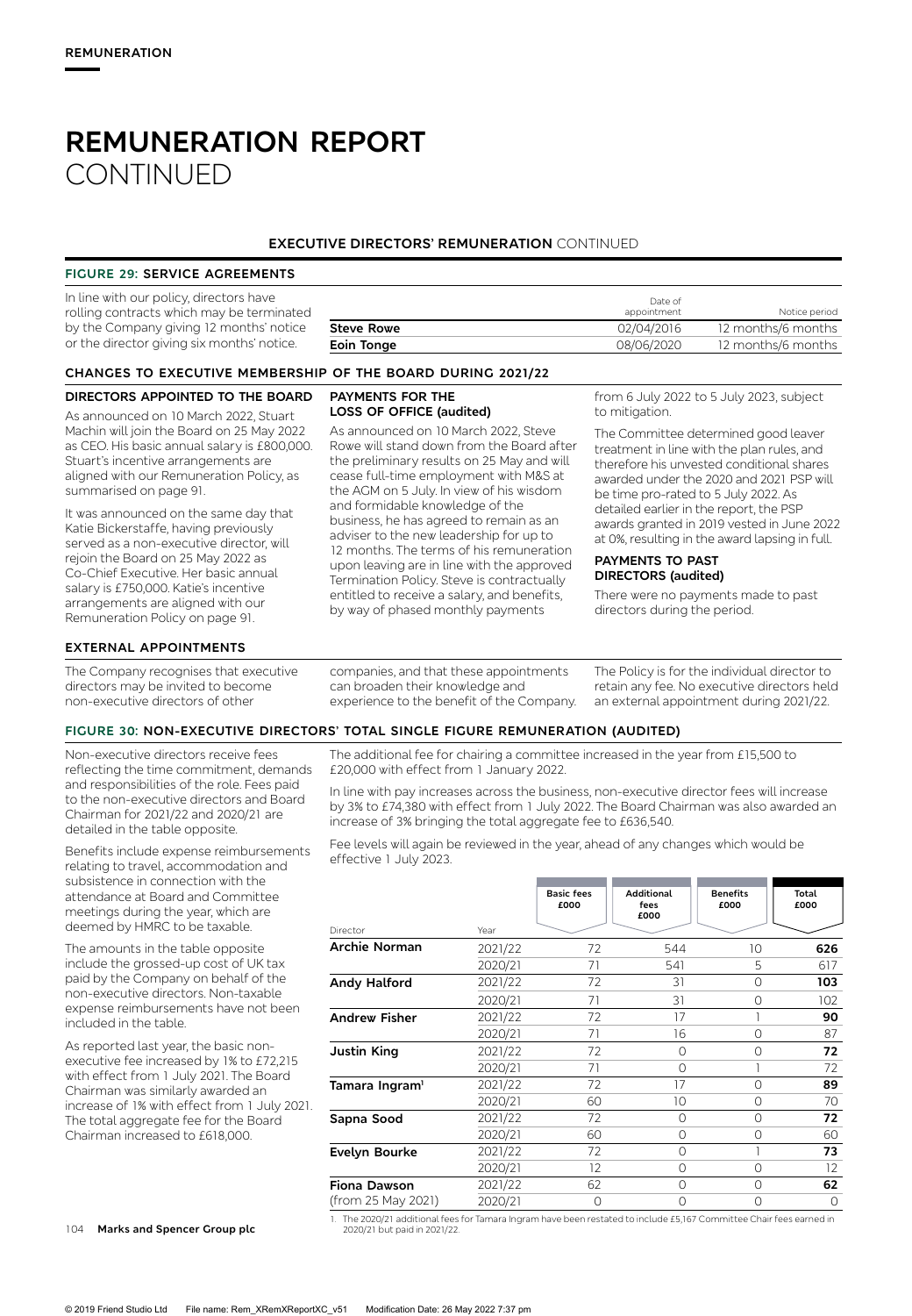# **NON-EXECUTIVE DIRECTORS' REMUNERATION** CONTINUED

## **FIGURE 31: NON-EXECUTIVE DIRECTORS' SHAREHOLDINGS (AUDITED)**

The non-executive directors are not permitted to participate in any of the Company's incentive arrangements. All non-executive directors are required to build and maintain a shareholding of at least 2,000 shares in the Company upon joining M&S.

The table opposite details the shareholding of the non-executive directors who served on the Board during the year as at 2 April 2022 (or upon their date of retiring from the Board), including those held by connected persons.

Changes in the current non-executive directors' interests in shares in the Company and its subsidiaries between the end of the financial year and 24 May 2022 (or upon their date of retiring from the Board) are shown in the table opposite.

| Director             | Number<br>of shares<br>held as at<br>2 April 2022 | Number<br>of shares<br>held as at<br>24 May 2022 |
|----------------------|---------------------------------------------------|--------------------------------------------------|
| <b>Archie Norman</b> | 148,600                                           | No change                                        |
| <b>Andy Halford</b>  | 25,200                                            | No change                                        |
| <b>Andrew Fisher</b> | 4,243                                             | No change                                        |
| <b>Justin King</b>   | 64,000                                            | No change                                        |
| Tamara Ingram        | 2,000                                             | No change                                        |
| Sapna Sood           | 2,000                                             | No change                                        |
| Evelyn Bourke        | 50,000                                            | No change                                        |
| <b>Fiona Dawson</b>  | 12,352                                            | No change                                        |
|                      |                                                   |                                                  |

#### **FIGURE 32: NON-EXECUTIVE DIRECTOR**

Non-executive directors have an agreement for service for an initial threeyear term which can be terminated by either party giving three months' notice (or six months' notice for the Chairman).

The table opposite sets out these terms for all current members of the Board.

| <b>8S' AGREEMENTS FOR SERVICE</b><br><b>Director</b> | Date of appointment | Notice period     |
|------------------------------------------------------|---------------------|-------------------|
| <b>Archie Norman</b>                                 | 01/09/2017          | 6 months/6 months |
| Andy Halford                                         | 01/01/2013          | 3 months/3 months |
| <b>Andrew Fisher</b>                                 | 01/12/2015          | 3 months/3 months |
| Justin King                                          | 01/01/2019          | 3 months/3 months |
| Tamara Ingram                                        | 01/06/2020          | 3 months/3 months |
| Sapna Sood                                           | 01/06/2020          | 3 months/3 months |
| Evelyn Bourke                                        | 01/02/2021          | 3 months/3 months |
| <b>Fiona Dawson</b>                                  | 25/05/2021          | 3 months/3 months |

#### **NON-EXECUTIVE DIRECTOR CHANGES TO THE BOARD DURING 2022/23**

# **ROLE CHANGES WITHIN THE BOARD**

**Andy Halford** retires as the Chair of the Audit Committee on 7 June 2022; he will remain as the Senior Independent Director until he retires and steps down before the 2023 AGM. His fee will increase, in line with the increase to basic non-executive director fees, from £103,215 to £105,380.

**Evelyn Bourke** will become Chair of the Audit Committee with effect from 7 June 2022. Evelyn will receive a total fee of £92,215, which is inclusive of the standard annual non-executive director fee of £72,215 (£74,380 from 1 July 2022).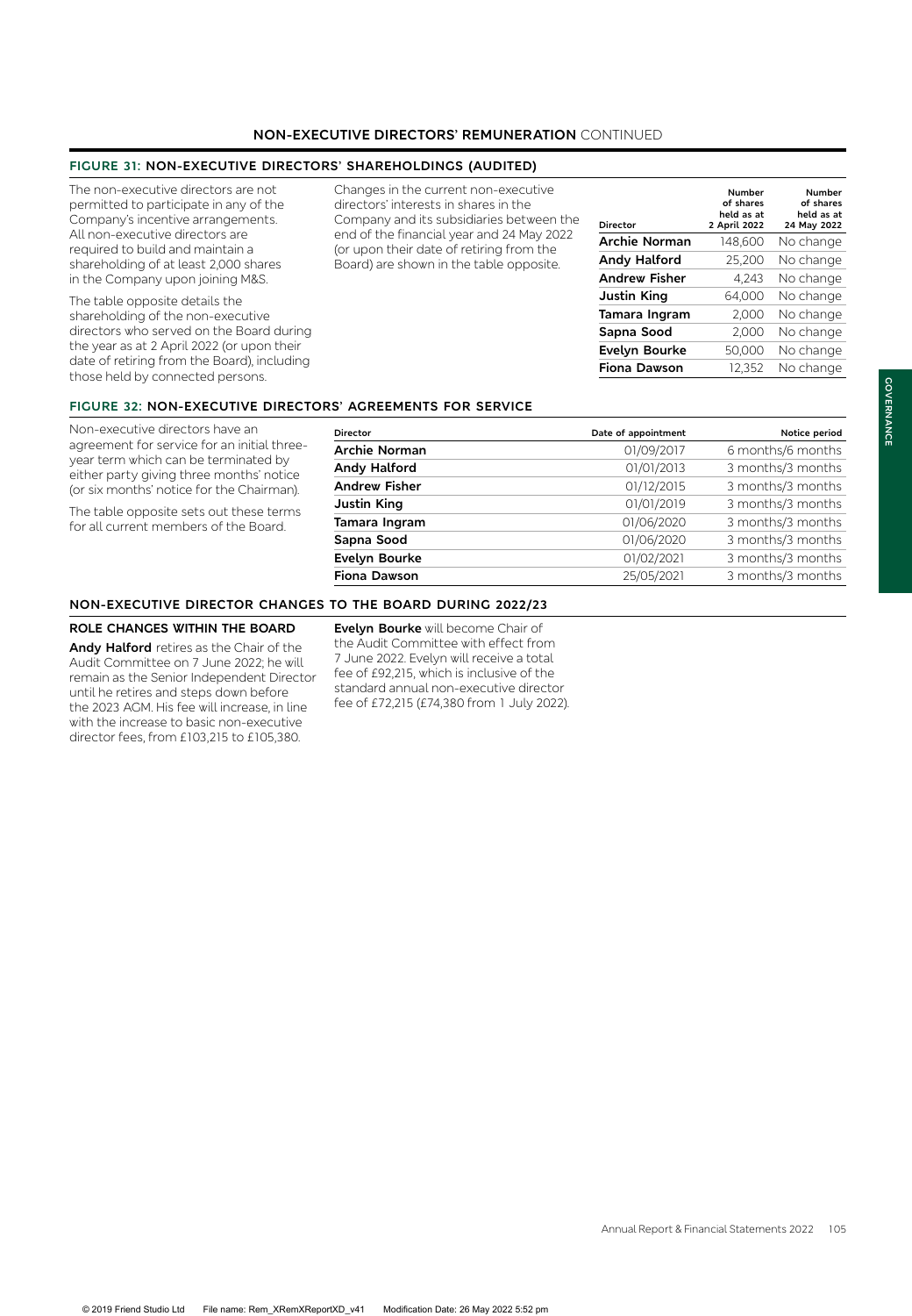## **REMUNERATION COMMITTEE**

#### **REMUNERATION COMMITTEE REMIT**

During the year, the Remuneration Committee reviewed the Terms of Reference to ensure that they reflected the government's latest recommendations and the revised<br>principles of the Remuneration Policy, as set out in the UK expanded its remit to specifically discuss the talent and succession in the senior leadership group and associated pay arrangements. The Terms of Reference can be found on the Company's website at **corporate.marksandspencer.com/investors/corporate-governance/governance-framework**.

#### **KEY RESPONSIBILITIES**

- The Committee continues to have a strong focus on ensuring an appropriate alignment between the remuneration of executive directors, the Executive Committee and colleagues across M&S, ensuring that the senior remuneration framework is strategically aligned with the business but that it also attracts and recognises the talent required to drive transformation and cultural change within
- M&S. The responsibilities are broadly as follows: – Setting remuneration policy and practices that are designed to support strategy and promote the long-term success of M&S while following the principles:
- **· Clarity:** Remuneration arrangements are transparent and promote effective engagement with shareholders and the workforce.
- **· Simplicity:** Remuneration structures are uncomplicated, and their rationale and operation are easy to understand.
- **Risk:** Ensure that reputational and other risks from excessive rewards, and behavioural risks

#### **REMUNERATION COMMITTEE AGENDA FOR 2021/22**

#### **REGULAR ITEMS**

#### **Pay arrangements**

- Within the terms of the M&S Remuneration Policy, approval of the remuneration packages for the executive directors, the Executive Committee, and any termination payments where applicable.
- Consideration of the appropriateness of the senior remuneration framework in the context of the rest of the organisation and external governance.
- Noting of the total budgeted salary expenditure across M&S, ensuring principles for reward allocation are aligned across M&S.

#### **Annual Bonus Scheme**

- Review of achievements against 2021/22 performance objectives for executive directors and the Executive Committee.
- Approval of targets for the 2022/23 ABS ensuring that the performance conditions are transparent, stretching and rigorously applied.
- Approval of the 2022/23 individual performance objectives for executive directors and the Executive Committee.

**EFFECTIVENESS OF THE REMUNERATION COMMITTEE**

During the year, the Board Chairman led an internal review of the Board's effectiveness. All non-executive directors independently provided their views, which were then reviewed and discussed collectively.

The Remuneration Committee, under the leadership of Andrew Fisher, continues to operate efficiently; matters discussed during the year fulfil the Committee's expanded remit and are thoughtfully debated in the context of internal and external factors.

that can arise from target-based incentive plans, are identified and mitigated.

- **· Predictability:** The range of possible values of rewards to executive directors is identified and explained at the time of approving the policy.
- **· Proportionality:** The link between individual awards, the delivery of strategy and the long-term performance of the Company is clear. Outcomes should not reward poor performance.
- **· Alignment with culture:** Incentive schemes that drive behaviours consistent with M&S' purpose, values and strategy.
- Determining the terms of employment and remuneration for the executive directors and the Executive Committee, including recruitment and termination arrangements.
- Considering the appropriateness of the senior remuneration framework and exercising independent judgement and discretion when authorising remuneration outcomes, taking

Company and individual performance, and the context of the wider workforce, into account.

- Noting the total pay budgets, including salary, bonus and share scheme allocations, across all of M&S, together with the principles of allocation to ensure appropriate consistency with the senior pay frameworks.
- Approving the design, targets and total payments for all performance-related pay schemes operated by M&S, seeking shareholder approval where necessary.
- Assessing the appropriateness and subsequent achievement of performance targets relating to any share-based incentive plan for the executive directors and Executive Committee.
- Receiving direct feedback from BIG, the Group's colleague representative body, colleague voice surveys and management reports to ensure colleague views on Group culture, including remuneration strategy and I&D are considered.
- Noting of the total budgeted expenditure for the ABS across M&S.

#### **Long-term incentives**

- Approval of 2022 PSP awards for the executive
- directors and the Executive Committee. Approve the 2022 PSP targets ensuring appropriate alignment between driving exceptional performance and motivating and retaining top talent.
- Approval of the vesting level of the 2019 PSP awards across M&S.
- Regular review of all in-flight PSPs against targets. – Consideration of long-term share awards granted to colleagues below Executive Committee level.

#### **Governance and external market**

– Review of the M&S Remuneration Policy, ensuring that it continues to support the long-term success of M&S and is aligned with the 2018 UK Corporate Governance Code, other external governance and emerging best practice.

- Review the appropriateness of the senior remuneration framework in the context of the rest of the organisation and external governance.
- Approval of the Directors' Remuneration Report for 2021/22 and review of the AGM voting outcome for the 2020/21 report.
- Review of the Committee's performance in 2021/22, including assurance that the principles of the revised Terms of Reference and broader remit of the Committee are embedded.
- Assessment of the external market when considering remuneration arrangements for executive directors and the Executive Committee. – Review the effectiveness and transparency of
- remuneration reporting. Noting of direct feedback from BIG, M&S' colleague representative body, to ensure that all colleague views are received and considered by the Board when making remuneration and reward decisions.

#### **Talent planning**

- Noting the performance management process across the business.
- Discussing senior leadership talent and succession planning.

#### **2022/23 ACTION PLAN**

- Full review of the M&S Remuneration Policy in anticipation of the binding shareholder vote at the 2023 AGM, ensuring the policy continues to accelerate the transformation and support long-term success of M&S and is aligned with the 2018 UK Corporate Governance Code, other external governance and emerging best practice.
- Review and discuss Group future pay and incentive structures to align with organisational design and M&S values, ensuring appropriateness of reward structures and costs for the future, as well as continued alignment with the Board approach to pay.
- Review of proposed ESG customer sentiment metric and establishment of base line for measurement together with continuing discussion on alternative ESG measures to ensure appropriate focus on Plan A goals in Board pay arrangements.
- Continue to support the work of the Nomination Committee through the assessment of senior leadership talent, succession planning and associated pay arrangements, together with talent plans and colleague engagement across the entire organisation.